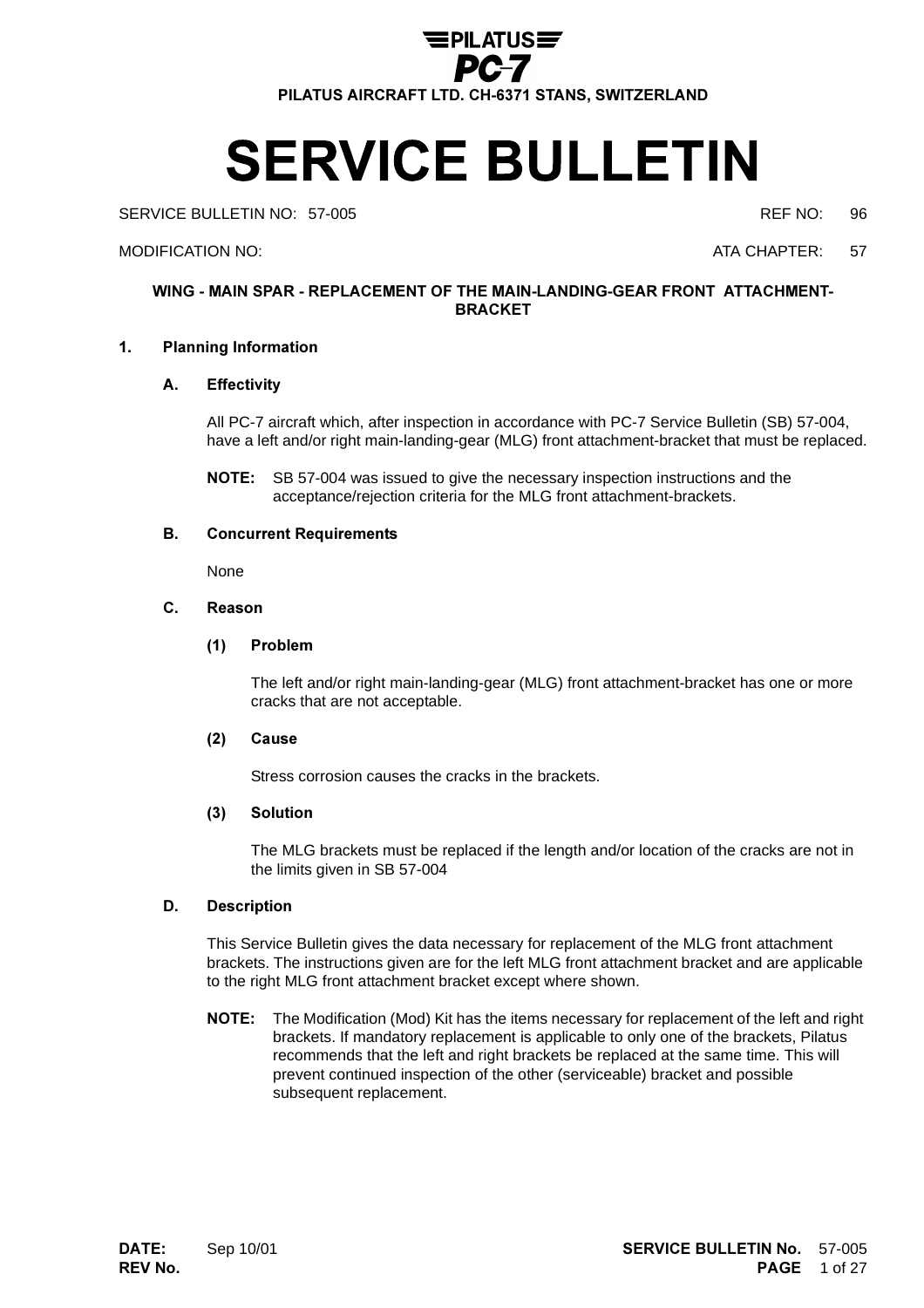

#### E. Compliance

Mandatory for aircraft which, in accordance with the criteria given in SB 57-004, have a left and/ or right MLG front attachment bracket that must be replaced.

Required immediately after it is found that the bracket(s) must be replaced.

#### F. Approval

The technical aspects of this Service Bulletin have been approved by the Federal Office for Civil Aviation (FOCA) of Switzerland.

NOTE: PILATUS advises Operators/Owners to ask their local Airworthiness Authorities for changes, local regulations or sanctions which can have an effect on the embodiment of this Service Bulletin.

#### G. Manpower

| <b>TOTAL MAN-HOURS</b> | 160.0 |
|------------------------|-------|
| Close up               | 20.0  |
| Replacement            | 120.0 |
| Preparation            | 20.0  |
|                        | Total |

NOTE: Man-hour figures are per aircraft but do not include the time required to cure sealants and adhesives. The man-hours given in the table are sufficient to replace the left and right MLG brackets.

#### H. Weight and Balance

#### (1) Weight Change

None.

#### (2) Moment Change

None.

#### I. Electrical Load Data

Not changed.

#### J. Software

Not changed.

### K. References

Service Bulletin 57-004 Wing - Main Spar - Inspection of the MLG Front Attachment-Brackets.

Aircraft Maintenance Manual (AMM), Chapters 06-00-00, 07-00-00, 08-00-00, 12-00-00, 12-11-28, 28-10-00, 28-20-02, 28-20-03, 32-10-01 and 32-10-02.

Structural Repair Manual (SRM), Chapters 51 and 57.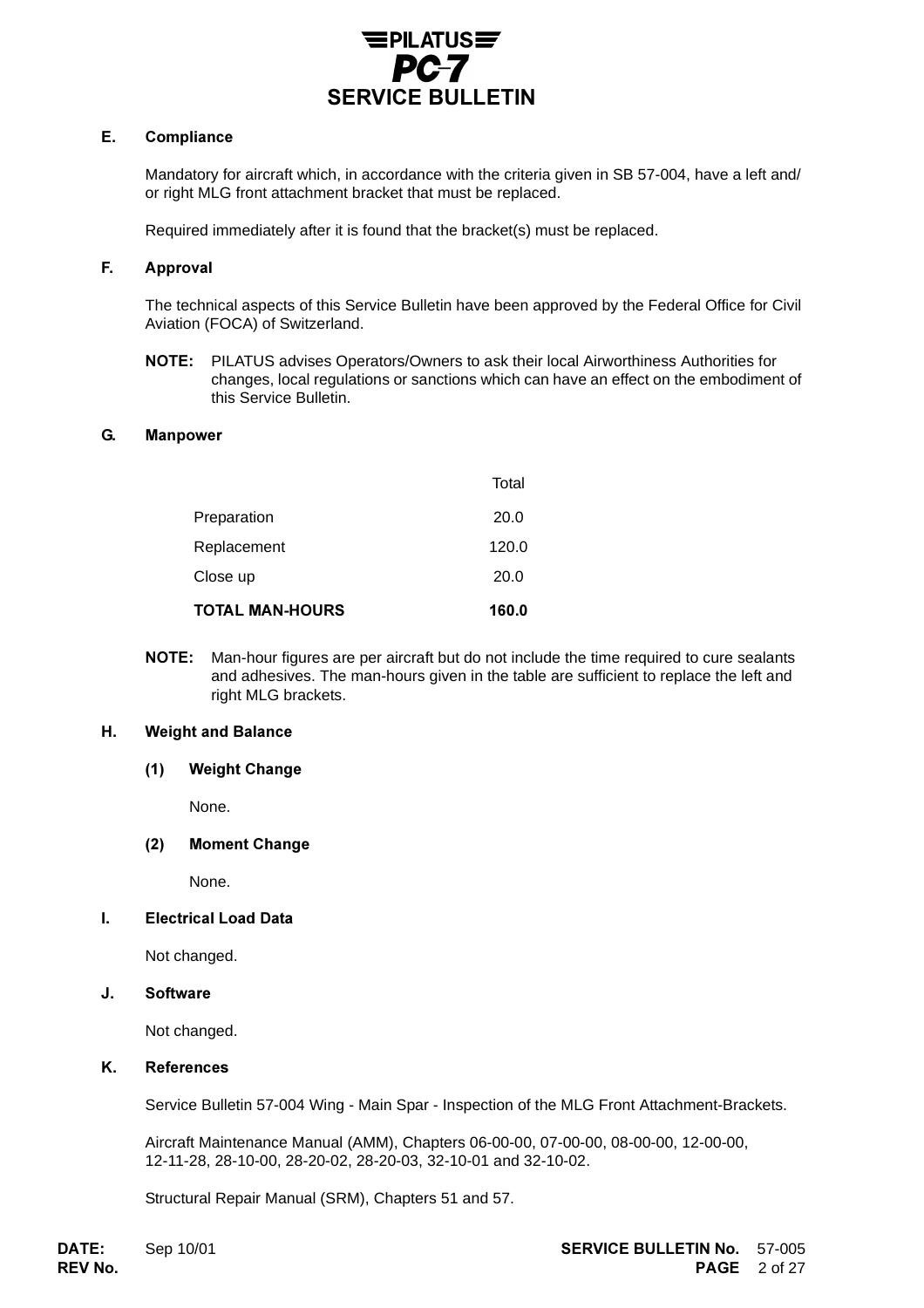

#### L. Publications Affected

Structural Repair Manual (SRM), Chapter 57-10-01, Page Block 201 (new).

### M. Interchangeability of Parts

Not affected.

### 2. Material Information

#### A. . Materials Necessary for Each Aircraft

#### (1) Material to be Purchased

Modification Kit No. 500.50.07.135, which has these parts:

| New Part No.  | Description                                          | Old Part No.                 | Qty             | Remarks                                          | Fig | Item           |
|---------------|------------------------------------------------------|------------------------------|-----------------|--------------------------------------------------|-----|----------------|
| 557.10.09.045 | <b>Bracket Assembly, MLG</b><br>Front Attachment, LH | 111.34.07.105                | $\mathbf{1}$    |                                                  |     |                |
| 557.10.09.046 | <b>Bracket Assembly, MLG</b><br>Front Attachment, RH | 111.34.07.106                | $\mathbf{1}$    |                                                  |     |                |
| 933.74.21.066 | Bolt, 100° Csk Hd<br><b>NAS1580C4T8X</b>             | 933.74.20.066<br>NAS1580C4T8 | 8               | New bolts<br>are 17/64<br>inch (1st<br>oversize) | 8   | 1              |
| 938.07.68.405 | Nut, Hex, Self-locking,<br>MS21083-N4                |                              | 8               |                                                  | 8   | $\overline{2}$ |
| 938.77.11.115 | Washer, Flat<br>NAS1149F0463P<br>(AN960-416)         |                              | 8               |                                                  | 8   | 3              |
| 939.17.81.255 | Rivet, Solid, Univ Hd<br>MS20470AD5-8                |                              | 110             |                                                  |     |                |
| 939.17.81.257 | Rivet, Solid, Univ Hd<br>MS20470AD5-10               |                              | 50              |                                                  |     |                |
| 939.17.81.258 | Rivet, Solid, Univ Hd<br>MS20470AD5-11               |                              | 12 <sup>2</sup> |                                                  |     |                |
| 939.30.81.255 | Rivet, Solid, 100° Csk<br>Hd MS20426AD5-8            |                              | 22              |                                                  |     |                |
| 939.30.81.257 | Rivet, Solid, 100° Csk<br>Hd MS20426AD5-10           |                              | 10 <sup>1</sup> |                                                  |     |                |
| 940.17.02.249 | Pin, Cotter, Steel<br>MS24665-287                    |                              | $\overline{2}$  | For<br>assembly<br>of leg and<br>folding strut   |     |                |
| 940.17.02.275 | Pin, Cotter, Steel<br>MS24665-427                    |                              | 2               | For MLG<br>wheels<br>installation                |     |                |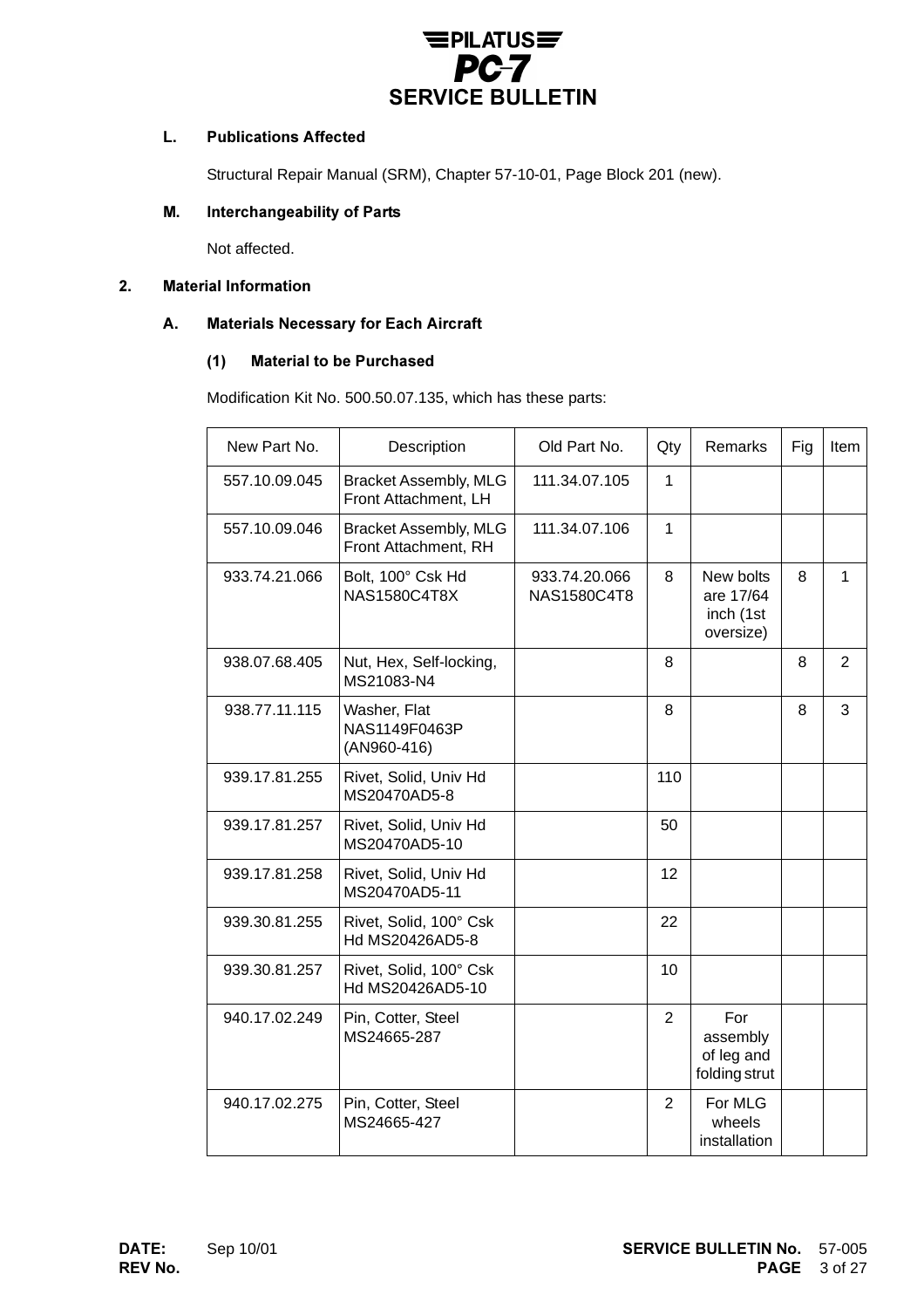

| New Part No.  | Description                                                   | Old Part No. | Qty            | Remarks                                                    | Fig | Item           |
|---------------|---------------------------------------------------------------|--------------|----------------|------------------------------------------------------------|-----|----------------|
| 946.91.27.497 | Packing, Preformed<br>MS29513-283                             |              | 2              | For fuel<br>tank<br>access<br>panel<br>installation        |     |                |
| 111.36.07.521 | Washer, Sealing                                               |              | 4              | For fuel<br>tank<br>access<br>panel<br>installation        |     |                |
| 115.55.07.008 | Gasket                                                        |              | $\overline{2}$ | For booster<br>pump<br>installation                        |     |                |
| 946.91.27.206 | Packing, Preformed<br>MS29512-06                              |              | $\overline{2}$ | <b>Fordelivery</b><br>jet pump<br>installation             |     |                |
| 946.91.27.210 | Packing, Preformed<br>MS29512-10                              |              | 4              | For booster<br>pump<br>installation                        |     |                |
| 946.91.27.310 | Packing, Preformed<br>MS29513-010                             |              | 26             | For booster<br>pump<br>installation                        |     |                |
| 946.91.91.020 | Packing with Retainer<br>(Bonded Seal)<br><b>NAS1523AA20R</b> |              | $\overline{2}$ | Fordelivery<br>jet pump<br>installation                    |     |                |
| 940.01.08.116 | Bolt, Hi-Lok, Oversize<br>HL411VAZ-6-16                       |              | 26             | To attach<br>bracket<br>flanges to<br>the wing<br>spar cap | 9   | $\mathbf{1}$   |
| 940.01.08.117 | Bolt, Hi-Lok, Oversize<br>HL411VAZ-6-17                       |              | 12             | For the 6<br>outer holes<br>of the<br>bottom<br>flange     | 9   | $\overline{c}$ |
| 940.01.04.302 | Collar, Hi-Lok, Oversize<br><b>HL84-6</b>                     |              | 38             |                                                            | 9   | 3              |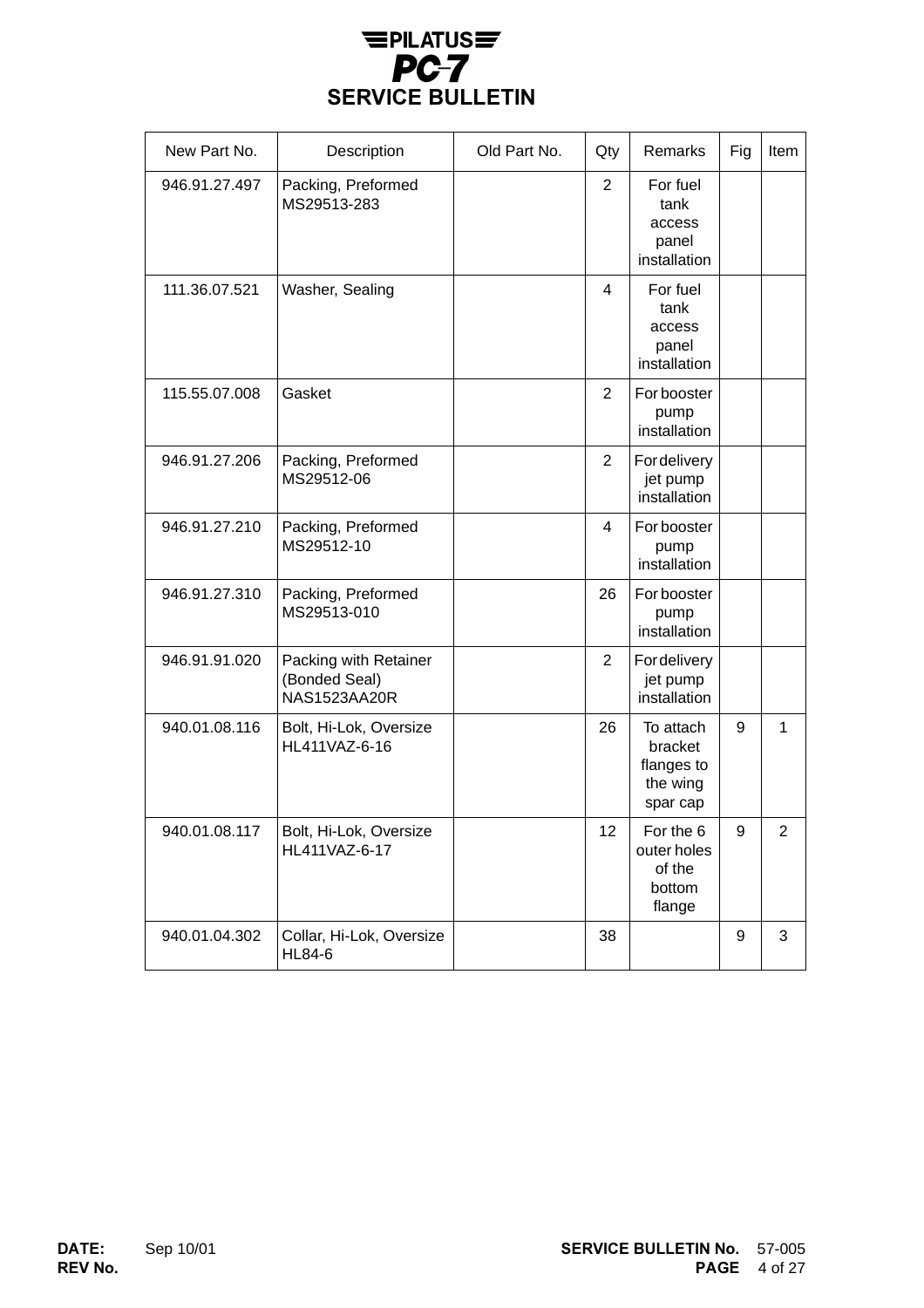

### (2) Operator Supplied Materials (Ref. Consumable Materials List, AMM 20-31-00)

| Part No.      | Description                              | Qty | <b>Remarks</b>                 |
|---------------|------------------------------------------|-----|--------------------------------|
| 910.21.61.015 | Methyl-Ethyl-Ketone                      | A/R | Item $P01-010$                 |
| 904.48.83.103 | Aluminum Wool                            | A/R | Item P02-002                   |
| 904.49.73.004 | Cleaning Cloth (lint free)               | A/R | Item P02-003                   |
| 908.40.32.251 | Alodine 1200S                            | A/R | Item P07-001                   |
| 910.02.05.031 | Epoxy Primer, Yellow                     | A/R | Item P07-007                   |
| 910.02.05.032 | Hardener (for epoxy primer)              | A/R | Item P07-007A (not yet in AMM) |
| 917.40.68.001 | <b>Adhesive Tape</b>                     | A/R | Item P09-026                   |
| N/A           | Petroleum Jelly                          | A/R | Item P04-007                   |
| 907.10.11.222 | Sealant PR1422-A2                        | A/R | Item P08-020                   |
| 907.10.11.232 | Sealant PR1422-B2                        | A/R | Item P08-018                   |
| 907.10.11.241 | Sealant PR1431 Type1                     | A/R | Item P08-032                   |
| 907.10.02.001 | Sealant PR1005-L (Protective<br>Coating) | A/R | Item P08-024                   |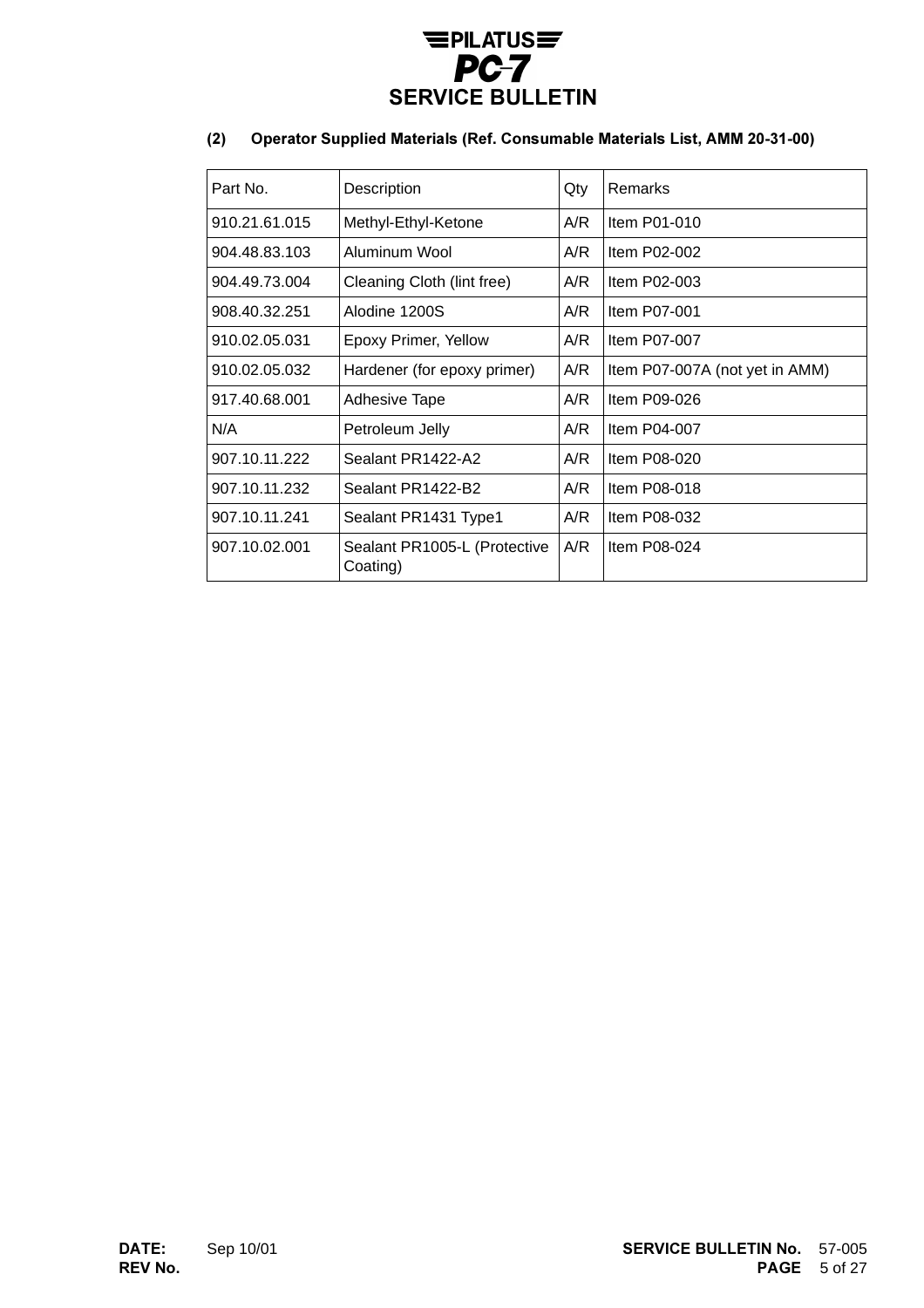

### **B.** Tooling

### (1) Tools to be Procured

Tool Kit No. 513.57.09.040 (one per customer), which has these parts:

| Part No.      | Description                                          | Qty            | <b>Remarks</b>                                                         |
|---------------|------------------------------------------------------|----------------|------------------------------------------------------------------------|
| 513.57.09.079 | Alignment Fixture Assembly,<br><b>MLG Attachment</b> | 1              | The fixture assembly includes screws<br>and the related 6 mm inbus key |
| 902.41.28.405 | Carbide Burr                                         | $\overline{2}$ |                                                                        |
| 513.57.09.078 | Reamer, Hand 5.556 mm<br>ZC7                         | 2              |                                                                        |
| 513.57.09.084 | Reamer, Hand 6.747 mm H7                             | 2              |                                                                        |
| 513.57.09.066 | Drill Guide-Bushing                                  | 1              | Hole dia. 3.0 mm, bush dia. 4.1 mm                                     |
| 513.57.09.067 | <b>Drill Guide-Bushing</b>                           | 1              | Hole dia. 5.6 mm, bush dia. 6.35 mm<br>csk                             |
| 513.57.09.072 | <b>Piloted Countersinking Tool</b>                   | 1              | Dia. $9.0 \text{ mm} / 5.0 \text{ mm}$                                 |
| 513.57.09.073 | <b>Piloted Countersinking Tool</b>                   | 1              | Dia. 12.7 mm / 6.35 mm                                                 |
| 513.57.09.068 | Stepped Drill                                        | 2              | Dia. 3.0 mm / 4.1 mm                                                   |
| 901.61.04.024 | Drill, Special Short                                 | 10             | Dia. 2.4 mm, titanium-tipped                                           |
| 901.61.04.030 | Drill, Special Short                                 | 10             | Dia. 3.0 mm, titanium-tipped                                           |

Tool Kit No. 513.57.09.076 (one per aircraft), which has these parts:

| Part No.      | Description                | Qtv | Remarks              |
|---------------|----------------------------|-----|----------------------|
| 513.57.09.069 | Drill Template (Blank), LH |     |                      |
| 513.57.09.070 | Drill Template (Blank), RH |     |                      |
| 513.57.09.071 | <b>Piloted Drill</b>       |     | Dia. 4.8 mm / 3.0 mm |

### (2) Operator Supplied Tools

Not applicable.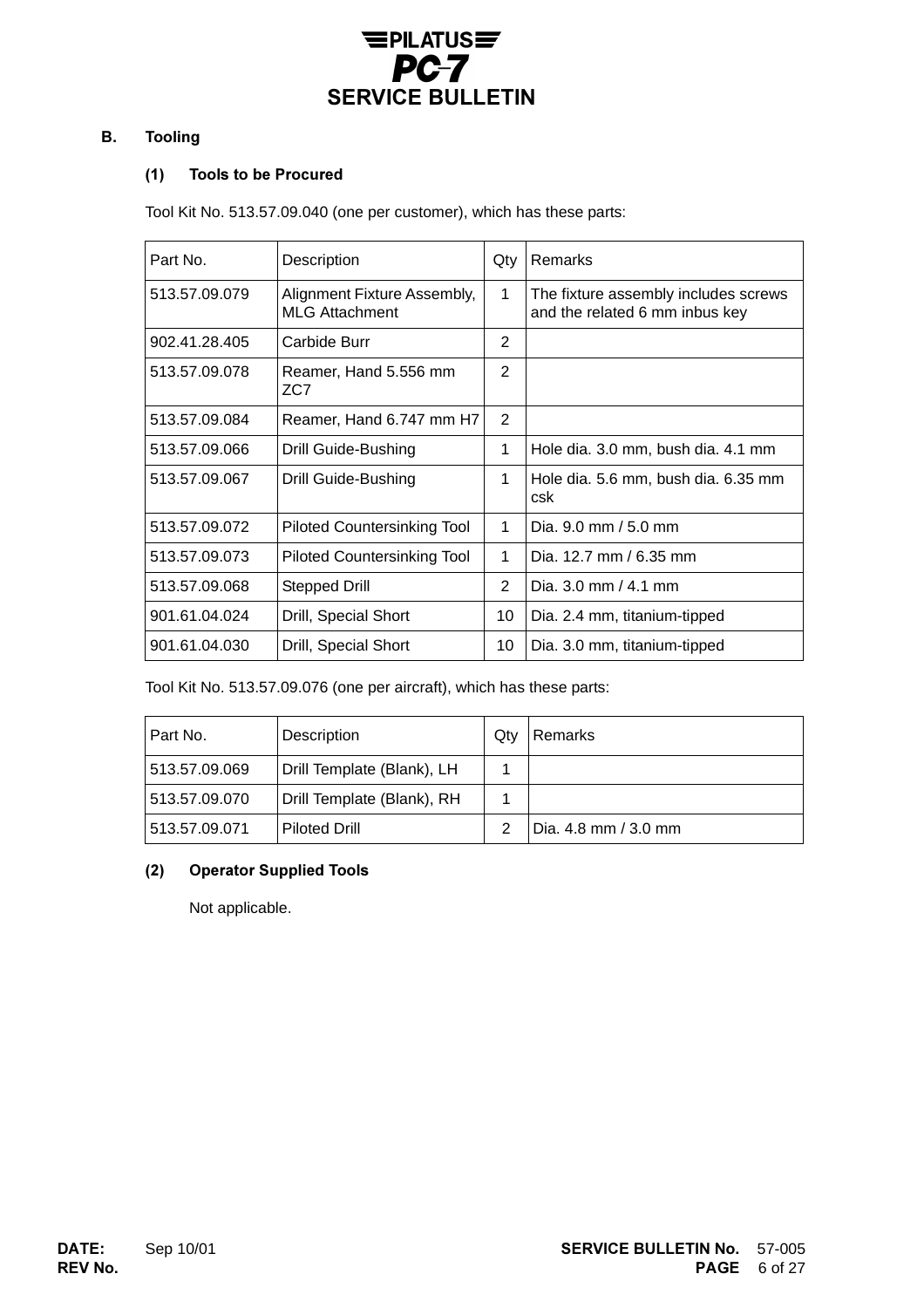

#### $3.$ ccomplishment Instructions - Aircraft

#### Α. **Preparation**

WARNING: OBEY THE SAFETY PRECAUTIONS GIVEN IN THE AMM CHAPTER 28-00-00, PAGE BLOCK 201.

- (1) Defuel the aircraft (Ref. AMM, 12-11-28, Page Block 301).
- (2) Make the aircraft level (Ref. AMM, 08-00-00, Page Block 1).
- (3) Shore the wings at rib stations 21 LH and 21 RH (Ref. AMM 06-00-00, Page Block 1 for rib locations and Ref. AMM 07-00-00, Page Block 1 for shoring data).
- (4) Make sure that the flaps are in the fully retracted position. Use adhesive tape (Material No. P09-026) to hold the flap trailing edge to the wing.
- (5) Remove the left and/or right Folding Strut as applicable (Ref. AMM, 32-10-02, Page Block 401).
- (6) Remove the left and/or right Main Gear Leg as applicable (Ref. AMM, 32-10-01, Page Block 401).
- (7) Remove access panels LB3, LB4 and 4A, LT1, LT5, LT6, LT7 and/or RB3, RB4 and 4A, RT1, RT5, RT6, RT7 as applicable (Ref. AMM 12-00-00, Page Block 1).

WARNING: BE CAREFUL WHEN YOU USE THE CONSUMABLE MATERIALS. OBEY THE MANUFACTURER'S HEALTH AND SAFETY INSTRUCTIONS.

#### B. Removal of the MLG Front Attachment Bracket (Ref. Fig. 1 thru Fig. 4)

- NOTE: The instructions that follow can be used for the left and/or right MLG front attachmentbrackets.
- (1) Remove the LH and/or RH booster pump as applicable (Ref. 28-20-03, Page Block 201).
- (2) Remove the LH and/or RH delivery jet pump as applicable (Ref. 28-20-02, Page Block 201).
- (3) Remove fuel system pipes from the fuel collector tank (Ref. Fig. 1) as follows:
	- (a) Remove the booster pump outlet pipe (2) complete with its bonding strap.
	- (b) Remove the motive flow supply-pipe (1).
	- (c) Remove the fuel tank vent pipe (3).
	- (d) Remove the fuel tank drain pipe (5).
- (4) Remove the delivery jet-pump outlet-pipe (4) which is in the dry area inboard of wing rib 9.
- (5) Install blanking caps on all open pipes and connections.
- (6) Install and assemble the two pieces of the MLG attachment alignment-fixture (Ref. Fig. 2).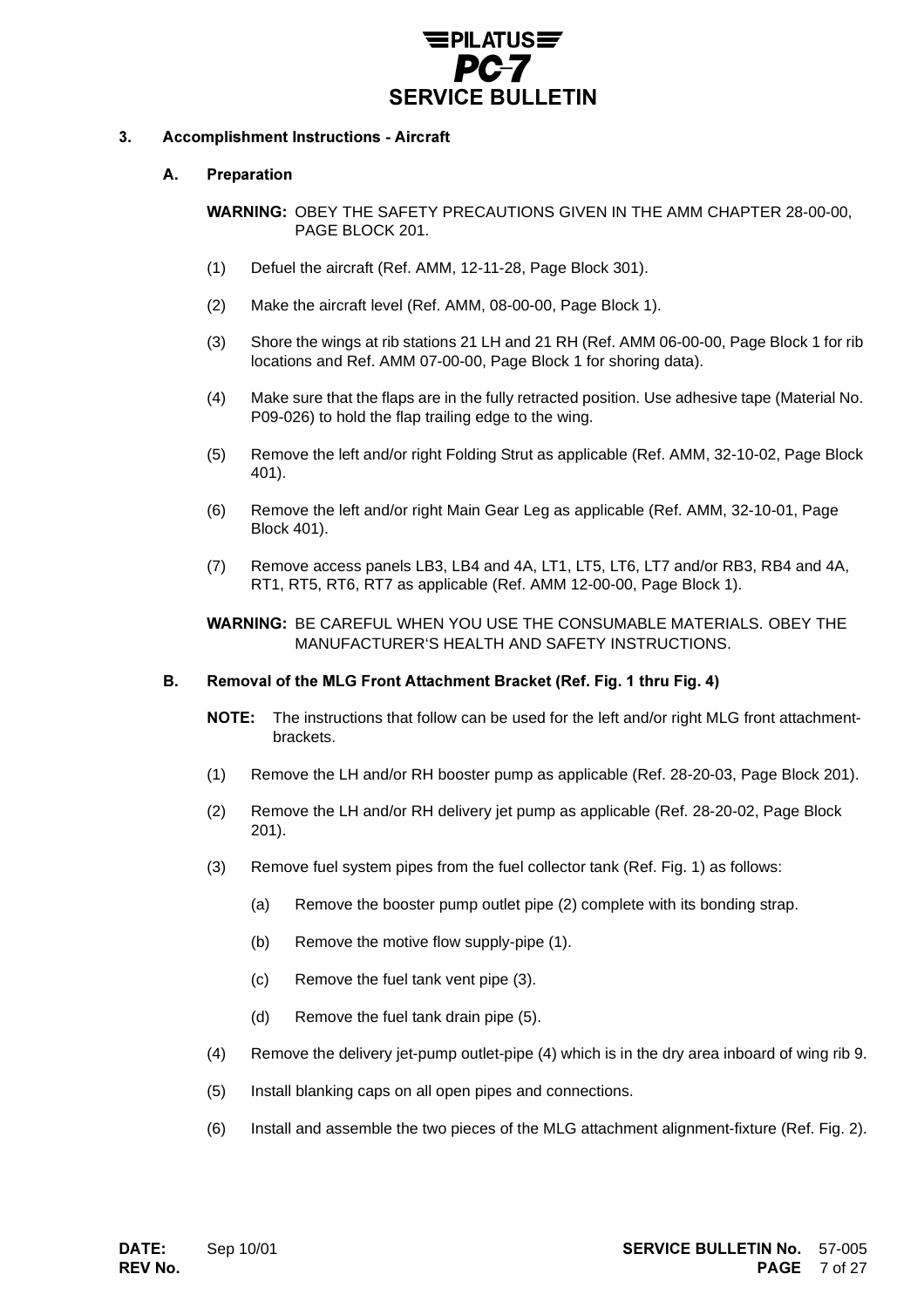

- (7) Do an alignment check of the MLG attachments. Make sure that the pin can be turned in the alignment fixture and the MLG folding strut attachment. This is to make sure that there will be the same alignment when the new front attachment bracket is installed.
- (8) Remove the MLG attachment alignment-fixture.
- (9) Look in the wing log book or equivalent document to see if oversize fasteners were used to attach the MLG front attachment-brackets. If necessary, tell Pilatus of non-conformances found.
- (10) Remove the 23 bolts that attach the MLG front attachment bracket to the wing spar (Ref. Fig. 3) as follows:
	- (a) Remove the 19 nuts and the 19 washers (nine at the top and ten at the bottom) from the bolts at the top and bottom flanges of the MLG front attachment bracket.
	- CAUTION: DO NOT PUNCH DAMAGED, BENT OR VERY TIGHT BOLTS IN THE DIRECTION OF THE WING EXTERNAL SKIN. REMOVAL OF SUCH BOLTS IN THIS DIRECTION CAN CAUSE DAMAGE TO THE SKIN. TO REMOVE SUCH A BOLT, THE BOLT HEAD MUST BE DRILLED OFF. THE BOLT IS THEN PUNCHED OUT OF THE BRACKET FLANGE AWAY FROM THE WING EXTERNAL SKIN.
	- (b) Remove the nine bolts from the top flange of the MLG front attachment bracket, and the ten bolts from the bottom flange, as follows:
		- (i) Put a protective cover on the wing external surface, specially in the area around the top and bottom flange bolts and the leading edge.
		- (ii) Use an applicable drift (punch) and carefully punch the bolts until the threaded part of the bolt is flush with the bracket flange. Make sure that the drift has no sharp edges. Use different sizes (lengths) of drift as necessary to prevent damage to the wing skin. Refer to step (c) of this procedure if it is too difficult to move the bolts with a drift.
	- CAUTION: DO NOT INCREASE THE SIZE OF THE HOLES IN THE WING SPAR. FOR STANDARD SIZE BOLTS, DO NOT USE A DRILL THAT IS LARGER THAN 4.8 MM.
	- (c) Remove bolts which were not moved in step (b)(ii), as follows:
		- (i) Use the carbide burr supplied and carefully grind away the corners of the screwdriver recess from the bolt head. Make sure the conical recess you make is central.
		- (ii) Carefully drill the heads from the bolts. Start with the 2.4 mm titanium-tipped drill supplied, then the 3.0 mm titanium-tipped drill supplied and complete the task with the piloted 4.8 mm drill supplied. Do not damage the countersink in the wing skin.
		- (iii) Use an applicable drift (punch) and carefully punch the bolts through the wing and the bracket flange.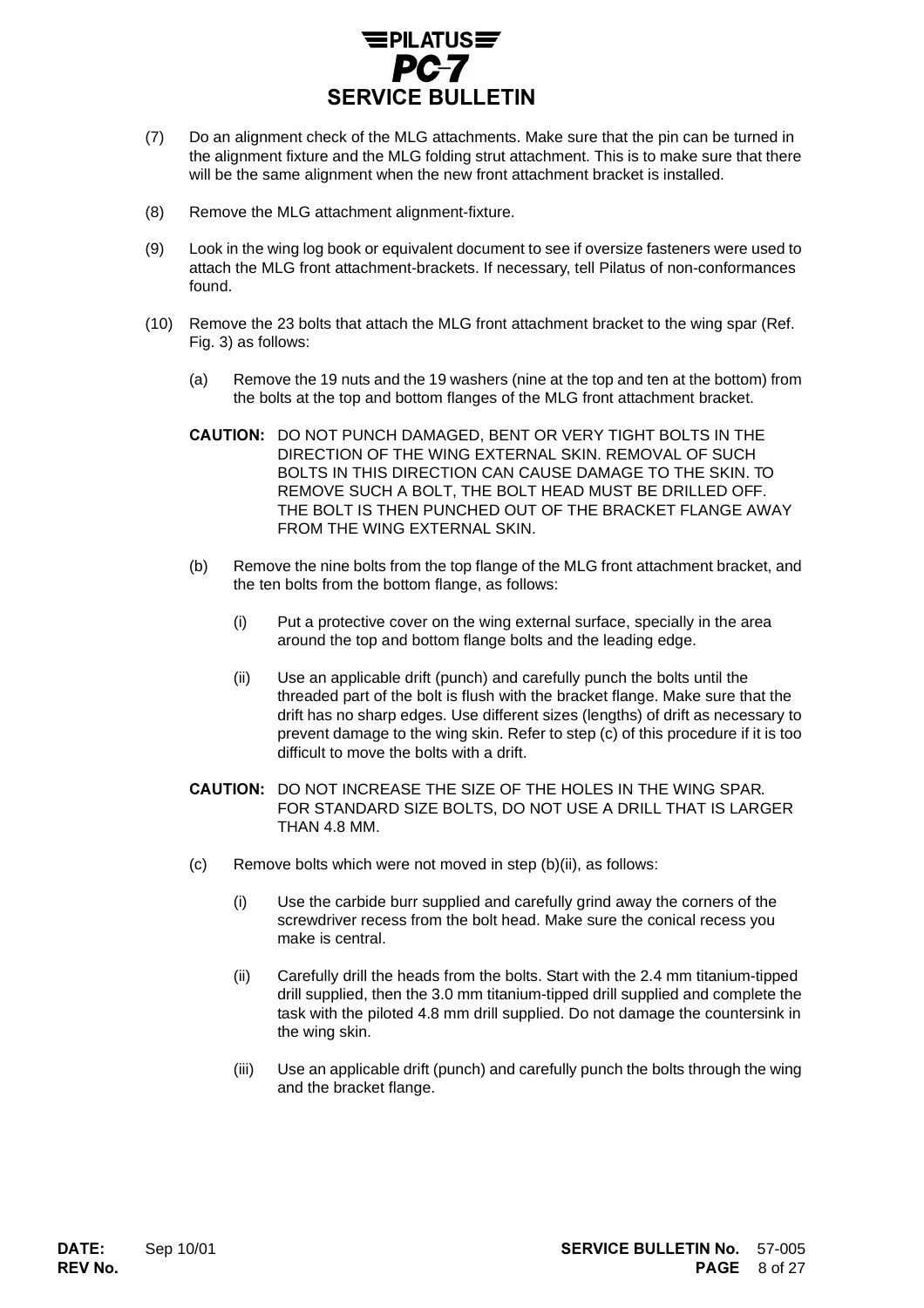

- CAUTION: DO NOT CAUSE DAMAGE TO THE WING STRUCTURE WHEN YOU REMOVE THE SEALANT. SCRATCHES AND OTHER DAMAGE TO THE WING SPAR CAN CAUSE FATIGUE CRACKS AND CORROSION. USE NON-METALLIC OR SOFT ALUMINUM SCRAPERS AND ALUMINUM WOOL.
- (d) In the fuel collector tank (wet side of wing rib 9), remove the sealant from the area of the items that attach the MLG front attachment bracket to the spar web. These are:
	- the rivets
	- three nuts and washers (and the ends of the three bolts)
	- a shim.
- (e) Remove the three nuts and washers and the shim, then remove the three bolts. Keep the shim and two of the nuts, washers and bolts, and discard the remaining nut, washer and bolt. The two nuts, washers and bolts will be discarded (replaced) before final installation of the replacement bracket, but can be used temporarily to align the shim during final reaming (oversizing) of the bolt holes.
- (f) At the dry side of wing rib 9, remove the sealant from the area around the nut (and the end of the bolt), washer and shim that attaches the MLG front attachment bracket to the wing spar web.
- (g) Remove the nut and washer and the shim, then remove the bolt. Discard the nut, washer and bolt, but keep the shim.
- (11) Remove the 89 rivets that attach the bracket to the wing spar web, as follows:
	- CAUTION: DO NOT CAUSE DAMAGE TO THE WING SPAR WEB OR THE MLG FRONT ATTACHMENT BRACKET WHEN YOU DRILL THE RIVETS. DO NOT DRILL INTO THE MLG BRACKET OR THE SPAR WEB . MAKE SURE THAT ONLY THE HEADS ARE REMOVED. AFTER REMOVAL, THE MLG BRACKET IS USED TO MAKE A TEMPLATE FOR THE NEW BRACKET.
	- (a) Carefully drill the heads from the rivets. Do not damage the holes in the MLG front attachment bracket or the wing spar web.
	- (b) Use a 4.0 mm drift (punch) and carefully punch the rivets through the bracket and the wing spar web. If it is too difficult to remove a rivet shank, let the rivet shank stay in the spar until after removal of the MLG front attachment bracket. Put a nonmetallic support against the wing spar web during the rivet removal procedure.
- (12) Remove the MLG front attachment bracket (Ref. Fig. 4) as follows:
	- (a) Drill a 6.6 mm hole in the integral support stiffeners of the bracket at four positions (near the top and bottom flanges, inboard and outboard) as shown.
	- (b) Put the two impact pullers (slide hammers) in position in the two left holes.

#### CAUTION: DO NOT USE FORCE TO PUT THE WEDGES IN POSITION. THIS WILL CAUSE DAMAGE TO THE WING SPAR.

(c) Use the impact pullers at the same time and pull the bracket away from the wing spar. Use the two left holes then the two right holes again and again as necessary. During removal, put wedges (of wood or other non-metallic material) between the bracket and the spar so that the bracket does not move back to the spar.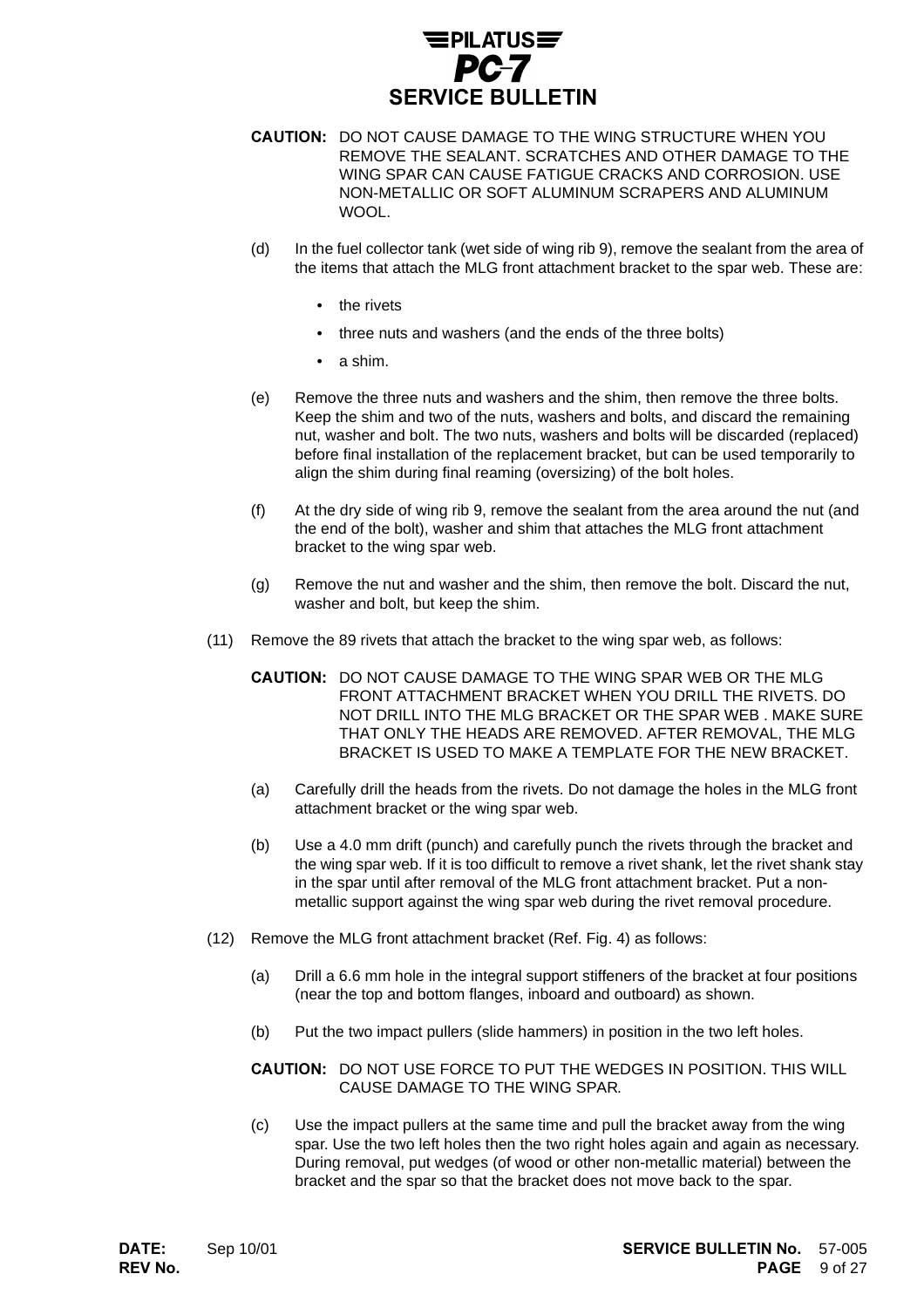

(13) If there are rivet shanks in the spar, remove them.

#### CAUTION: DO NOT CAUSE DAMAGE TO THE WING STRUCTURE WHEN YOU REMOVE THE SEALANT. DAMAGE TO THE WING SPAR CAN CAUSE FATIGUE CRACKS AND CORROSION. USE NON-METALLIC OR SOFT ALUMINUM ALLOY SCRAPERS AND ALUMINUM WOOL.

- (14) In the fuel collector tank, remove the remaining sealant from the area of the items that attach the MLG front attachment bracket to the wing spar web. Remove sealant to a distance of approximately 5 mm from around all edges and fasteners.
- (15) In the dry area inboard of wing rib 9, remove the remaining sealant from the area of the items that attach the MLG front attachment bracket to the wing spar web.
- (16) Remove all unwanted material fron the wing surfaces, the fuel collector tank and the dry area inboard of wing rib 9.

#### C. . Inspection of the Wing Spar Caps, Angles and Web

CAUTION: DO NOT USE PAINT STRIPPER TO REMOVE THE SURFACE FINISH. PAINT STRIPPER CAN GET INTO THE HOLES AND INTERFACE AREAS OF THE WING STRUCTURE AND CAUSE CORROSION.

- (1) Carefully remove the surface finish from the areas of the wing spar caps and web that touch the MLG front attachment bracket. Use mechanical procedures and do not cause damage to the spar.
- (2) On the wing spar, at the location for the MLG front attachment bracket, examine these items for corrosion and damage:
	- The surface area of the top and bottom spar caps, the spar angles and the web
	- The 89 rivet holes in the web
	- The four bolt holes in the web
	- The nine bolt holes in the top cap
	- The ten bolt holes in the bottom cap.

Examine also the areas of the spar between wing ribs 6 and 11 (near the location of the MLG front attachment bracket) for corrosion and damage. If damage and/or corrosion is found, use mechanical procedures and carefully remove the surface finish from the damaged/corroded area.If you let Pilatus know of damage found, an applicable repair will be supplied.

If corrosion is found and stays in a spar cap bolt hole after the holes have been reamed for the 7/32 in. Hi-Lok bolts, it is permitted to ream to the next full size fastener (6.35 mm/ 1/4 in.). The reamer size for this procedure is 6.35 mm ZC7.

#### WARNING: BE CAREFUL WHEN YOU USE THE CONSUMABLE MATERIALS. OBEY THE MANUFACTURER'S HEALTH AND SAFETY INSTRUCTIONS.

- (3) Repair the surface finish of the wing spar as follows:
	- (a) Clean the repair area with a cleaning cloth (Item No. P02-003) made moist with MEK (Item No. P01-010).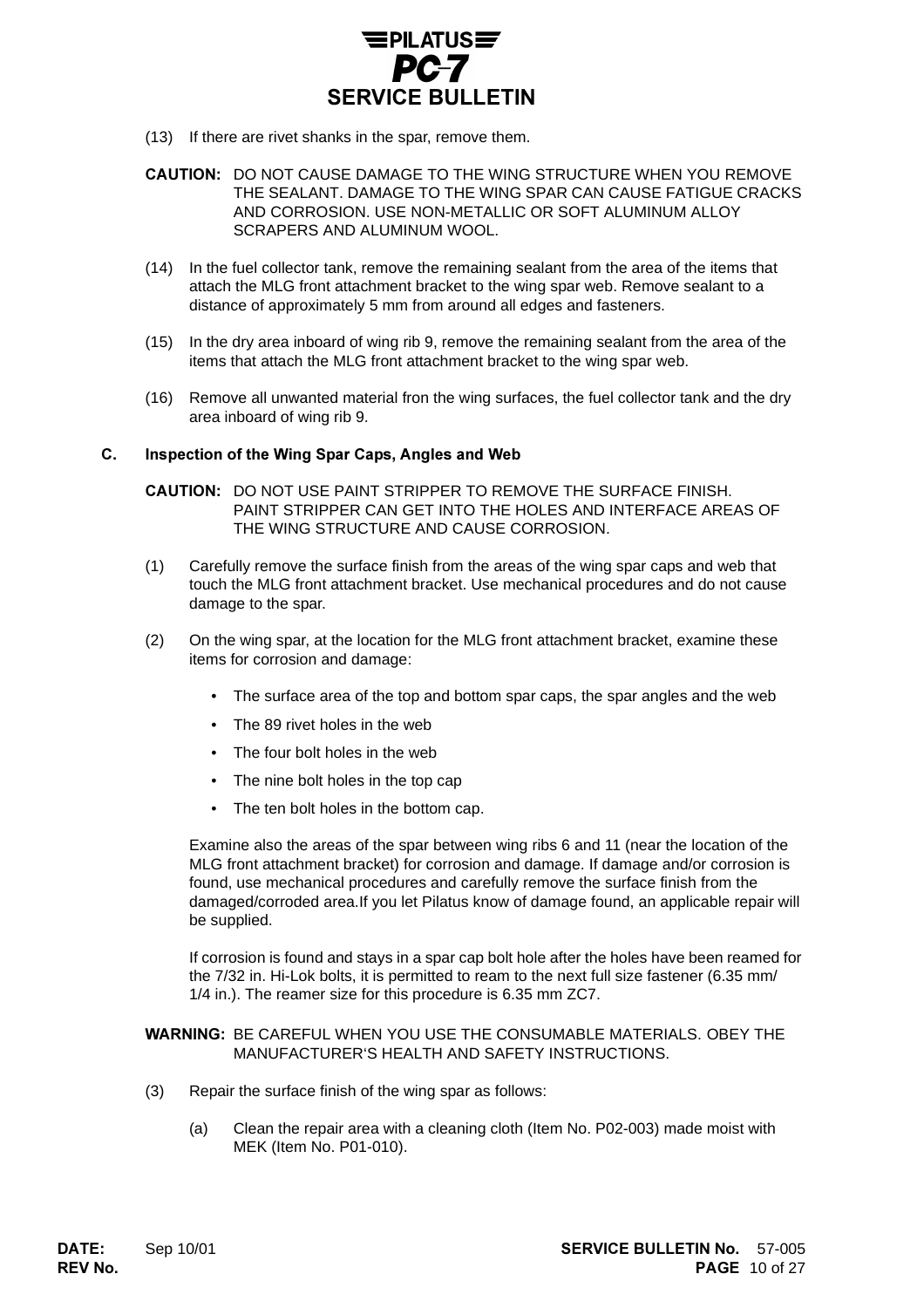

- (b) Obey the manufacturer's instructions and apply a thin layer of Alodine 1200S (Item No. P07-001) on the areas of the wing spar from which the surface finish was removed in step (1). Let the material dry.
- (c) Obey the manufacturer's instructions and mix the yellow epoxy primer (Item No. P07-007) with the hardener (Item No.P07-007A).
- (d) Obey the manufacturer's instructions and apply a thin layer of the mixed primer on the applicable areas of the wing spar. Do not apply the primer to the surfaces of the rivet and bolt holes. If the primer layer is too thick it will prevent correct installation of the bracket.

#### D. Installation of the MLG Front Attachment Bracket (Ref. Fig. 5 thru Fig. 9)

- (1) Make a template so that the holes in the new bracket can be drilled in the same positions as the holes in the removed bracket, as follows:
	- (a) On the template blank supplied, put marks on the template as necessary to identify the template with the related aircraft/wing.
	- (b) Install the removed bracket on the flanged surface of the template blank. Attach the bracket to the template with clamps, but not at the four corners.
	- CAUTION: MAKE SURE THAT YOU DRILL THE HOLES AT THE SAME ANGLES AS THE INITIAL HOLES. DO NOT CHANGE THE ANGLES OF HOLES AS THIS WILL CAUSE PROBLEMS DURING INSTALLATION OF THE NEW BRACKET. ALWAYS USE THE DRILLING GUIDE BUSHINGS SUPPLIED.
	- (c) Use the 3 mm drill guide-bushing and drill a 3 mm diameter hole in the template at the each of four corners (hole numbers 26, 53, 66 and 89, Ref. Fig. 5 or Fig. 6 as applicable). Drill the template through hole numbers 26, 53, 66 and 89 in the removed bracket (Ref Fig. 7). Install a gripper pin in each hole immediately after you make the hole.
	- (d) Use the 3 mm drill guide-bushing and drill a 3 mm diameter hole in the template at the remaining 85 rivet hole positions. Remove clamps as necessary and drill the template through the holes in the removed bracket (Ref Fig. 7).
	- (e) Use the 5.6 mm drill guide-bushing and drill a 5.6 mm diameter hole in the template at the four bolt hole positions (holes A thru D, Ref. Fig. 5 or Fig. 6 as applicable). Drill the template through the holes in the removed bracket (Ref Fig. 7). Make sure that you keep to the initial hole angles.
	- (f) Remove the bracket from the template and remove unwanted material from the template.
- (2) Prepare the replacement (new) bracket for installation on the template, as follows:
	- (a) Apply a thin layer of petroleum jelly (Item No.P04-007) or an approved general purpose grease to the top and bottom surfaces of the new bracket.
	- (b) Put the new bracket in position at the rear of the wing spar between the top and bottom spar caps and against the spar web. Use a rubber mallet to make sure that the inboard and outboard sides of the bracket touch the spar web. Use clamps to keep the bracket in position.
	- (c) Install and assemble the two pieces of the MLG attachment alignment-fixture (Ref. Fig. 2).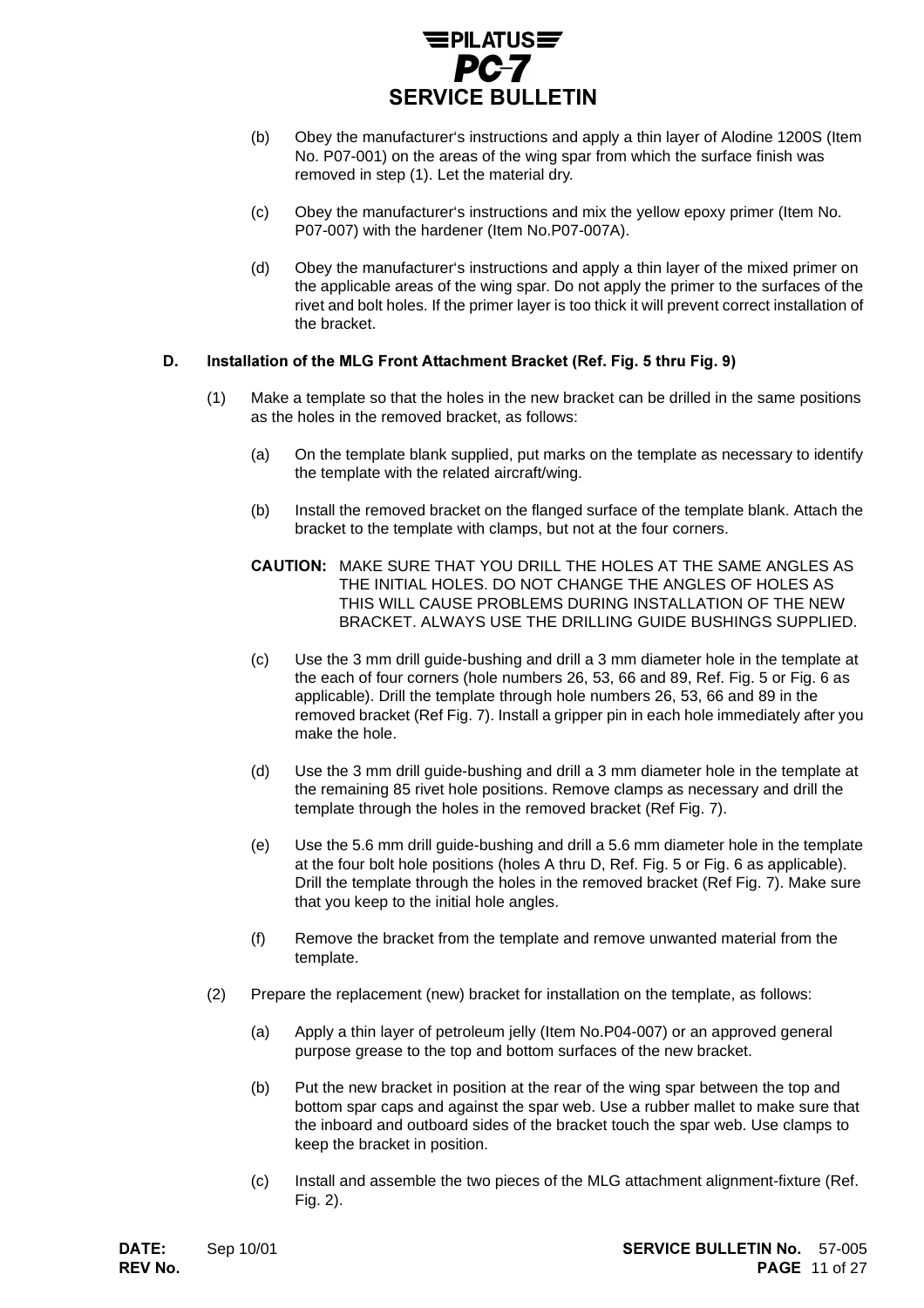

- (d) Do an alignment check of the MLG attachments. Make sure that the pin can be turned in the alignment fixture and the MLG folding strut attachment. This is to make sure that the alignment of the removed bracket and the new bracket is the same. Use the rubber mallet or a soft-faced hammer to adjust the position of the bracket as necessary to get the correct alignment.
- (e) Use the 3 mm drill guide-bushing and drill a 3 mm diameter pilot hole in the bracket as close as possible to each of the four corners. Drill the bracket from the front face of the spar through the holes in the spar web. Install a gripper pin in each hole immediately after you make the hole.
- (f) Do another alignment check of the MLG attachments. Make sure that the pin can be turned in the alignment fixture and the MLG folding strut attachment.
- (g) Drill the 19 holes in the top and bottom flanges of the new bracket as follows:
	- (i) Use a 4.8 mm drill to make the nine bolt holes in the top flange of the bracket. Drill down into the bracket through the holes in the wing top skin and spar cap. Make sure that you keep to the initial hole angles.
	- (ii) Use a 4.8 mm drill to make the ten bolt holes in the bottom flange of the bracket. Drill up into the bracket through the holes in the wing bottom skin and spar cap. Make sure that you keep to the initial hole angles.
	- (iii) Ream the 19 holes to a diameter of 5.0 mm.
	- (iv) Use the 9.0 mm / 5.0 mm piloted countersinking tool supplied and make sure that the 19 countersinks in the wing skin are smooth and correct for the head size of the new Hi-Lok bolts.
	- (v) Obey the manufacturer's instructions and apply a thin layer of Alodine 1200S (Item No. P07-001) to the surface area of the countersinks. Let the material dry.
- (h) Do again the alignment check of the MLG attachments. Make sure that the pin can be turned in the alignment fixture and the MLG folding strut attachment.
- (i) Remove the MLG attachment alignment-fixture.
- (j) Remove the new bracket from the wing. Use standard toolmaker's clamps (on the bracket stiffeners) to pull the bracket away from the wing spar. Make sure that the stiffeners have protection to prevent damage.
- (k) On the new bracket, at the 19 bolt holes, make 100° X 7/32 (0.219) in. / 5.556 mm ZC7 countersinks in preparation for final drilling and reaming when the bracket is installed. Do this on the top face of the top flange and the bottom face of the bottom flange only.
- (3) Drill the holes in the replacement (new) bracket in the same positions as the holes in the removed bracket, as follows:
	- (a) Install the new bracket on the flanged face of the template. Align the four 3 mm rivet pilot holes in the new bracket with the related four rivet pilot holes in the template. Attach the new bracket to the template with four 3 mm gripper pins.
	- (b) Use the 3.0 mm / 4.1 mm stepped drill supplied to make 85 (of 89) 4.1 mm rivet holes in the new bracket. Drill the bracket through the holes in the template (Ref. Fig. 7). Make sure that you keep to the initial hole angles.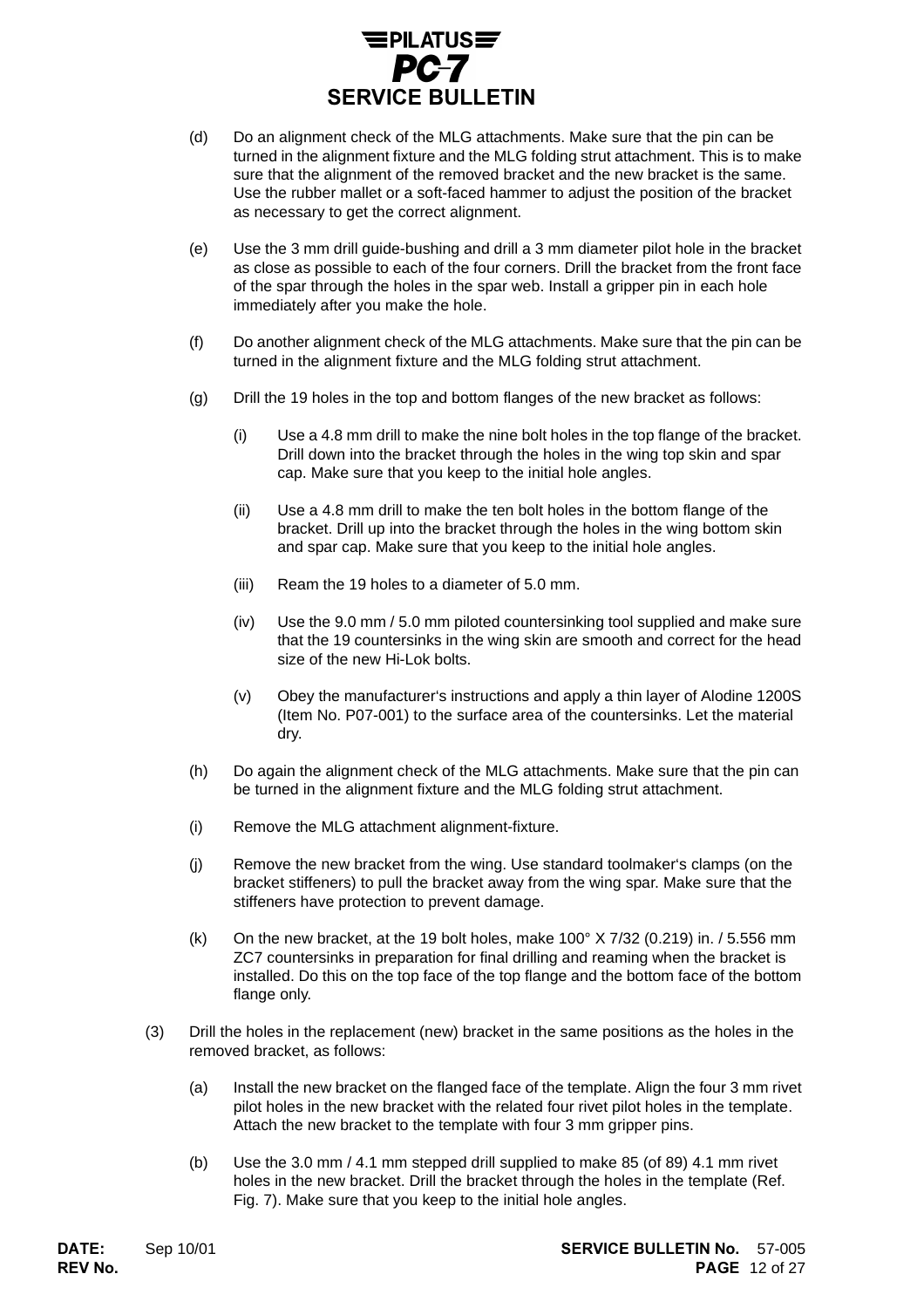

- (c) Install a 4.1 mm gripper pin in four of the holes drilled in step (b). Install the gripper pins as close as possible to the four corners
- (d) Remove the four 3 mm gripper pins which were installed in step (a), then use the 3.0 mm / 4.1 mm stepped drill to increase the size of the four holes to 4.1 mm. Drill the bracket through the holes in the template (Ref. Fig. 7). Make sure that you keep to the initial hole angles.
- (e) Make 100° countersinks at rivet holes 1 thru 12 (Ref. Fig. 5 or Fig.6 as applicable). The finished countersink depth must be 1.4 (+0/-0.1) mm.
- (f) Drill a 5.6 mm diameter hole in the bracket at the four bolt hole positions (holes A thru D, Ref. Fig. 5 or Fig.6 as applicable). Drill the bracket through the holes in the template (Ref. Fig. 7). Make sure that you keep to the initial hole angles.
- (g) Increase the size of the four bolt holes made in step (f) to 6.35 mm (1/4 in.). Make sure that you keep to the initial hole angles.
- (h) Use the 12.7 mm / 6.35 mm piloted countersinking tool supplied to make 100 $^{\circ}$ countersinks at bolt holes A thru D. The depth of the countersink must be sufficient so that the head of the replacement (1st oversize) bolt will be flush with the bracket surface.
- (i) Remove the bracket from the template. Make sure the holes in the bracket have no sharp edges. Remove burrs as necessary and remove unwanted material from the bracket.
- (j) Obey the manufacturer's instructions and apply a thin layer of Alodine 1200S (Item No. P07-001) to the surface area of the 12 rivet hole countersinks and the four bolt hole countersinks. Let the material dry.
- (4) Temporarily install and drill/ream the new bracket as follows:
	- (a) Apply a thin layer of petroleum jelly (Item No.P04-007) or an approved general purpose grease to the top and bottom surfaces of the new bracket.
	- (b) Put the new bracket in position at the rear of the wing spar between the top and bottom spar caps and against the spar web. Use a rubber mallet to make sure that the inboard and outboard sides of the bracket touch the spar web. Install gripper pins to keep the bracket in position.
	- (c) Install and assemble the two pieces of the MLG attachment alignment-fixture (Ref. Fig. 2). Do an alignment check of the MLG attachments. Make sure that the pin can be turned in the alignment fixture and the MLG folding strut attachment.
	- (d) Run a 4.1 mm drill through the 89 rivet holes. To do the gripper-pinned holes, remove the gripper pins (one at a time) and install them in adjacent holes as necessary.
	- (e) Install the two bolts, nuts and washers and the larger of the two shims (kept from the removal procedure) at bolt holes B and D.
	- (f) Ream through the bracket, spar web, sealing angle and shim at bolt hole C. Start with a 6.6 mm reamer and end the procedure with the 6.747 mm H7 reamer supplied.
	- (g) Remove the bolt, nut and washer from bolt hole B and install them in bolt hole C.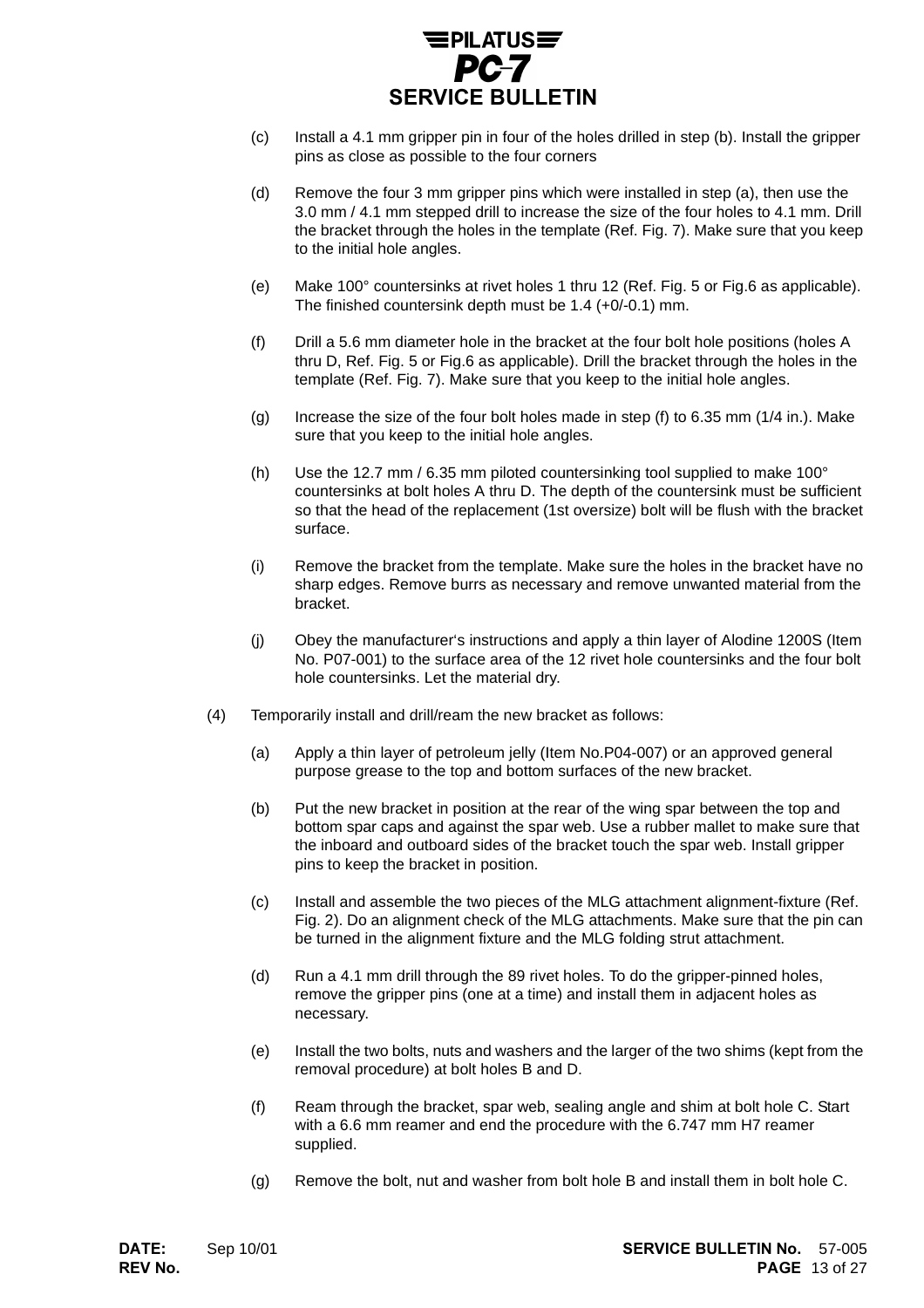

- (h) Ream through the bracket, spar web, sealing angle and shim at bolt hole B. Start with a 6.6 mm reamer and end the procedure with the 6.747 mm H7 reamer supplied.
- (i) Remove the bolt, nut and washer from bolt hole D and install them in bolt hole B.
- (j) Ream through the bracket, spar web, sealing angle and shim at bolt hole D. Start with a 6.6 mm reamer and end the procedure with the 6.747 mm H7 reamer supplied.
- (k) Remove and discard the two bolts, nuts and washers at bolt holes B and C. Keep the shim for final installation.
- (l) Ream through the bracket, spar web and sealing angle at bolt hole A. Start with a 6.6 mm reamer and end the procedure with the 6.747 mm H7 reamer supplied.
- (m) Remove the gripper pins, then remove the new bracket from the aircraft. Remove burrs from the holes and remove all unwanted material from the bracket.
- (n) At a workbench, ream the smaller of the two shims (kept from the bracket removal procedure). Start with a 6.6 mm reamer and end the procedure with the 6.747 mm H7 reamer supplied.
- (5) Install the new bracket as follows:

WARNING: BE CAREFUL WHEN YOU USE THE CONSUMABLE MATERIALS. OBEY THE MANUFACTURER'S HEALTH AND SAFETY INSTRUCTIONS.

- (a) Make sure that the mating surfaces of the bracket and the wing spar are clean and free from damage. Use Methyl-Ethyl-Ketone (MEK) (Item No. P01-010) to remove all grease and/or petroleum compounds.
- (b) Obey the manufacturer's instructions and mix approximately 48 grams of sealant PR1431 (Item No. P08-032). Mixing ratio is 15 grams of base to 1 gram of catalyst.
- (c) Obey the manufacturer's instructions and apply sealant PR1431 (Item No. P08-032) as follows:
	- (i) Apply a thin layer of the sealant to the flat surfaces of the bracket ( the front face, the top of the top flange and the bottom of the bottom flange).
	- (ii) Apply a 3 mm fillet of the sealant to the internal radius of the top and bottom spar angle extrusions. Do this along the length of the area where the MLG front attachment bracket touches the spar.
	- (iii) Apply a 4 mm fillet of the sealant to the bottom edge of the top spar angle extrusion and to the top edge of the bottom spar angle extrusion. Do this along the length of the area where the MLG front attachment bracket touches the spar.
- (d) Put the bracket in position at the rear of the wing spar between the top and bottom spar caps and against the spar web. Use a rubber mallet to make sure that the inboard and outboard sides of the bracket touch the spar web. Use the rubber mallet or a soft-faced hammer to adjust the position of the bracket as necessary to align the rivet holes in the bracket and the spar web.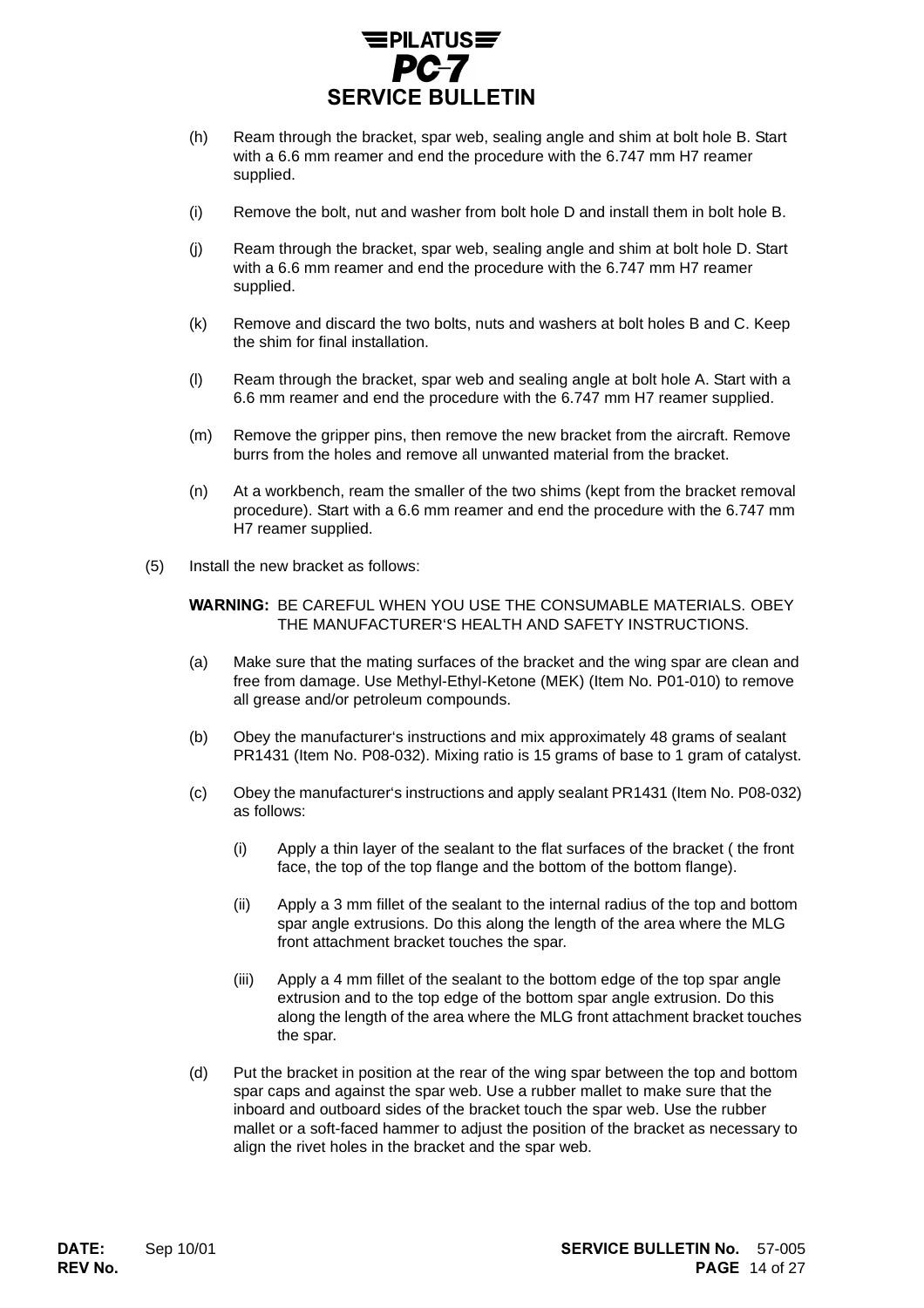

- (e) Install a 4.1 mm gripper pin in the hole at each of the four corners (hole numbers 26, 53, 66 and 89, Ref. Fig. 6 or Fig.7 as applicable).
- (f) Install and assemble the two pieces of the MLG attachment alignment-fixture (Ref. Fig. 2). If the fixture was adjusted during the bracket removal procedure (Ref. NOTE which follows step (7) of Para. B.), install the same shims for this procudure.
- (g) Do an alignment check of the MLG attachments. Make sure that the pin can be turned in the alignment fixture and the MLG folding strut attachment. Use a rubber mallet or a soft-faced hammer to adjust the position of the bracket as necessary to get the correct alignment.
- (h) Remove the MLG attachment alignment-fixture.
- (i) Remove unwanted sealant from the area around the bracket.
- (j) Install the four replacement bolts at the center of the bracket (Ref. Fig. 8), as follows:
	- (i) Obey the manufacturer's instructions and apply a thin layer of the sealant PR1431 (Item No. P08-032) to the mating surfaces of the sealing angle (in the fuel collector tank between the spar web and wing rib 9) and the larger of the two shims (which was reamed during the temporary installation of the bracket).
	- (ii) Use the wet installation procedure and install the replacement (1st oversize) bolt (1), washer (2) and nut (3) and the large shim at holes B, C and D (Ref. Fig. 8).
	- (iii) Obey the manufacturer's instructions and apply a thin layer of the sealant PR1431 (Item No. P08-032) to the mating surfaces of the rib angle (at bolt hole A) and the small shim.
	- (iv) Use the wet installation procedure and install the small shim with the replacement (1st oversize) bolt (1), washer (2) and nut (3) at hole A (Ref. Fig. 8).
	- (v) At hole positions A thru D, torque tighten the nuts to between 5.7 and 7.9 Nm (50 and 70 lbf in.).
	- (vi) Remove unwanted sealant from the area of the shims.
- (k) Use the wet riveting procedure and rivet the bracket to the spar web in the numerical sequence shown (Ref. Fig. 5 or Fig. 6 as applicable) as follows:
	- (i) Obey the manufacturer's instructions when you use the sealant PR1431 (Item No. P08-032).
	- (ii) Use the type (countersunk or universal head) and length of rivet applicable to each of the 89 rivet positions (Ref. Table 1). If necessary, refer to Chapter 51 of the Structural Repair Manual for the data related to solid rivets and riveting practices.
	- (iii) When approximately half of the rivets are installed, remove the four gripper pins and complete the rivet installation sequence. At the end of the riveting procedure remove unwanted sealant.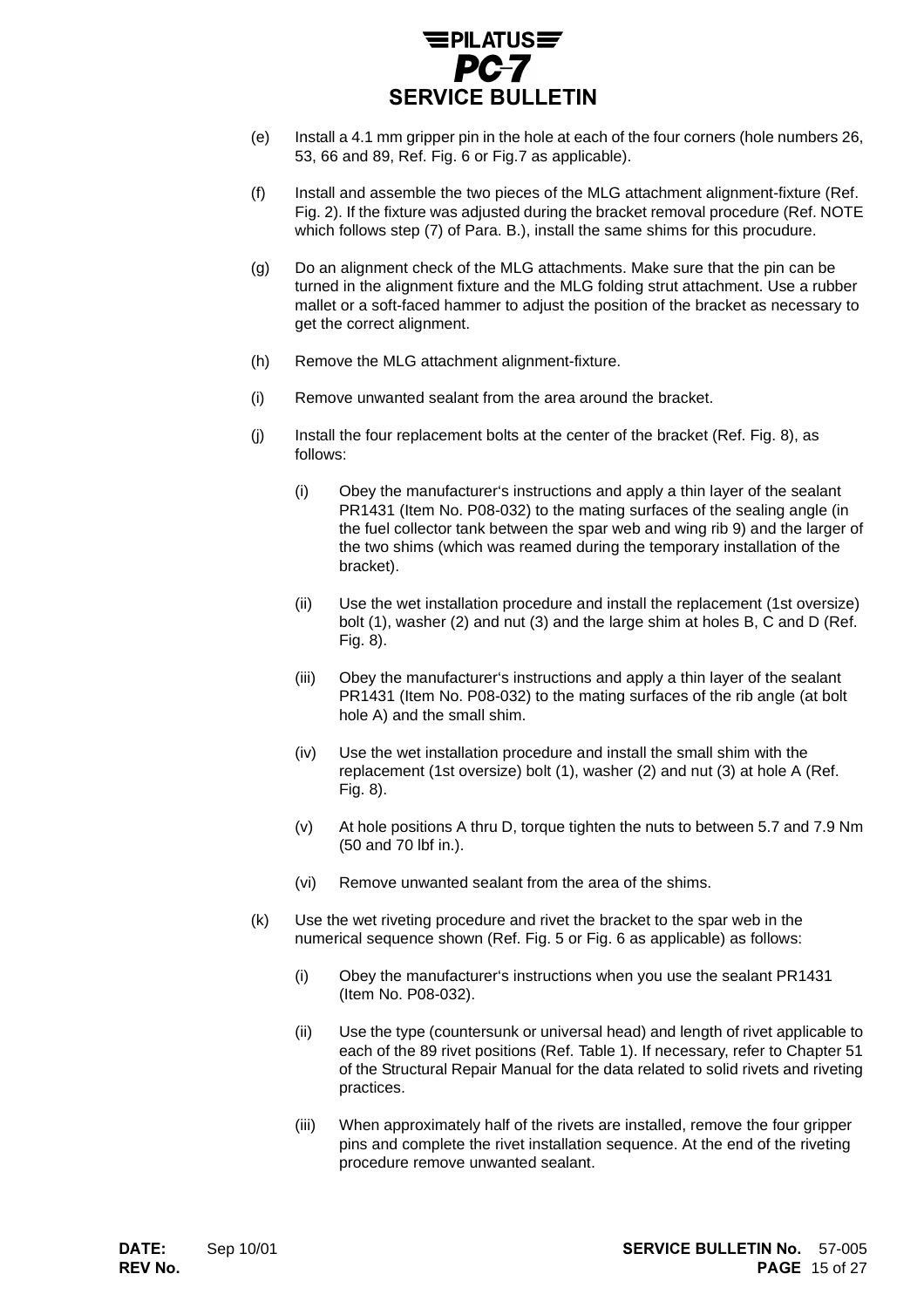### $E$ PILATUS $E$ PC-7 **SERVICE BULLETIN**

| Part No.                                                                                                                                                                                                                                                                                                                                                                                                                             |      | Description                                                                                                                                                                                                                              | Specification.               | Hole No. (Ref. Fig. 5 and 6)                                                                                                                                                                                                            |
|--------------------------------------------------------------------------------------------------------------------------------------------------------------------------------------------------------------------------------------------------------------------------------------------------------------------------------------------------------------------------------------------------------------------------------------|------|------------------------------------------------------------------------------------------------------------------------------------------------------------------------------------------------------------------------------------------|------------------------------|-----------------------------------------------------------------------------------------------------------------------------------------------------------------------------------------------------------------------------------------|
| 939.30.81.257                                                                                                                                                                                                                                                                                                                                                                                                                        |      | Rivet, Solid,<br>100° Csk Hd                                                                                                                                                                                                             | MS20426AD5-10                | 1, 2, 3                                                                                                                                                                                                                                 |
| 939.30.81.255                                                                                                                                                                                                                                                                                                                                                                                                                        |      | Rivet, Solid,<br>100° Csk Hd                                                                                                                                                                                                             | MS20426AD5-8                 | 4, 5, 6, 7, 8, 9, 10, 11, 12                                                                                                                                                                                                            |
| 939.17.81.255                                                                                                                                                                                                                                                                                                                                                                                                                        |      | Rivet, Solid,<br>Univ Hd                                                                                                                                                                                                                 | MS20470AD5-8                 | 13, 14, 15, 16, 17, 18, 27,<br>28, 29, 30, 31, 32, 33, 34,<br>39, 40, 41, 42, 43, 44, 45,<br>46, 47, 48, 49, 50, 54, 57,<br>58, 59, 60, 61, 62, 67, 68,<br>69, 70, 71, 72, 73, 74, 75,<br>76, 77, 78, 79, 80, 81, 82,<br>83             |
| 939.17.81.257                                                                                                                                                                                                                                                                                                                                                                                                                        |      | Rivet, Solid,<br>Univ Hd                                                                                                                                                                                                                 | MS20470AD5-10                | 19, 21, 22, 23, 24, 25, 26,<br>35, 37, 38, 51, 52, 53, 55,<br>56, 64, 65, 66, 85, 86, 87,<br>88, 89                                                                                                                                     |
| 939.17.81.258                                                                                                                                                                                                                                                                                                                                                                                                                        |      | Rivet, Solid,<br>Univ Hd                                                                                                                                                                                                                 | MS20470AD5-11                | 20, 36, 63, 84                                                                                                                                                                                                                          |
|                                                                                                                                                                                                                                                                                                                                                                                                                                      |      |                                                                                                                                                                                                                                          | Table 1: Rivet and Hole Data |                                                                                                                                                                                                                                         |
| (1)<br>Install the 19 Hi-Lock bolts in the top and bottom flanges of the MLG front<br>attachment bracket (Ref.Fig. 10). The procedure that follows is for installation of the<br>7/32 in. (oversize) Hi-Lock bolts supplied. If it is necessary to ream the hole(s) more<br>than the 7/32 in. (5.556 mm) given (to remove corrosion or damage), then ream as<br>applicable for installation of 1/4 in. Hi-Lock bolts (Ref. Table 2). |      |                                                                                                                                                                                                                                          |                              |                                                                                                                                                                                                                                         |
|                                                                                                                                                                                                                                                                                                                                                                                                                                      | (i)  | At each of the nine bolt holes in the top flange, ream down through the wing<br>skin, the spar cap and the flange. Start with a 5.2 mm reamer, then a 5.4 mm.<br>reamer and and end the procedure with the 5.556 mm ZC7 reamer supplied. |                              |                                                                                                                                                                                                                                         |
|                                                                                                                                                                                                                                                                                                                                                                                                                                      | (ii) |                                                                                                                                                                                                                                          |                              | At each of the ten bolt holes in the bottom flange, ream up through the wing<br>skin, the spar cap and the flange. Start with a 5.2 mm reamer, then a 5.4 mm<br>reamer and and end the procedure with the 5.556 mm ZC7 reamer supplied. |

- (iii) At the 19 reamed holes, make sure that the 100° countersinks in the wing skin are clean and free of burrs.
- (iv) Obey the manufacturer's instructions when you use the sealant PR1431 (Item No. P08-032) during the wet installation procedure .
- (v) Use the wet installation procedure and install the nine Hi-Lock bolts (1) and collars (3) in the top flange (Ref. Fig. 9).
- (vi) Use the wet installation procedure and install the four Hi-Lock bolts (1) and collars (3) in the four inner holes of the bottom flange (Ref. Fig. 9).
- (vii) Use the wet installation procedure and install the six (longer) Hi-Lock bolts (2) and collars (3) in the six outer holes of the bottom flange (Ref. Fig. 9). At the end of the procedure remove unwanted sealant.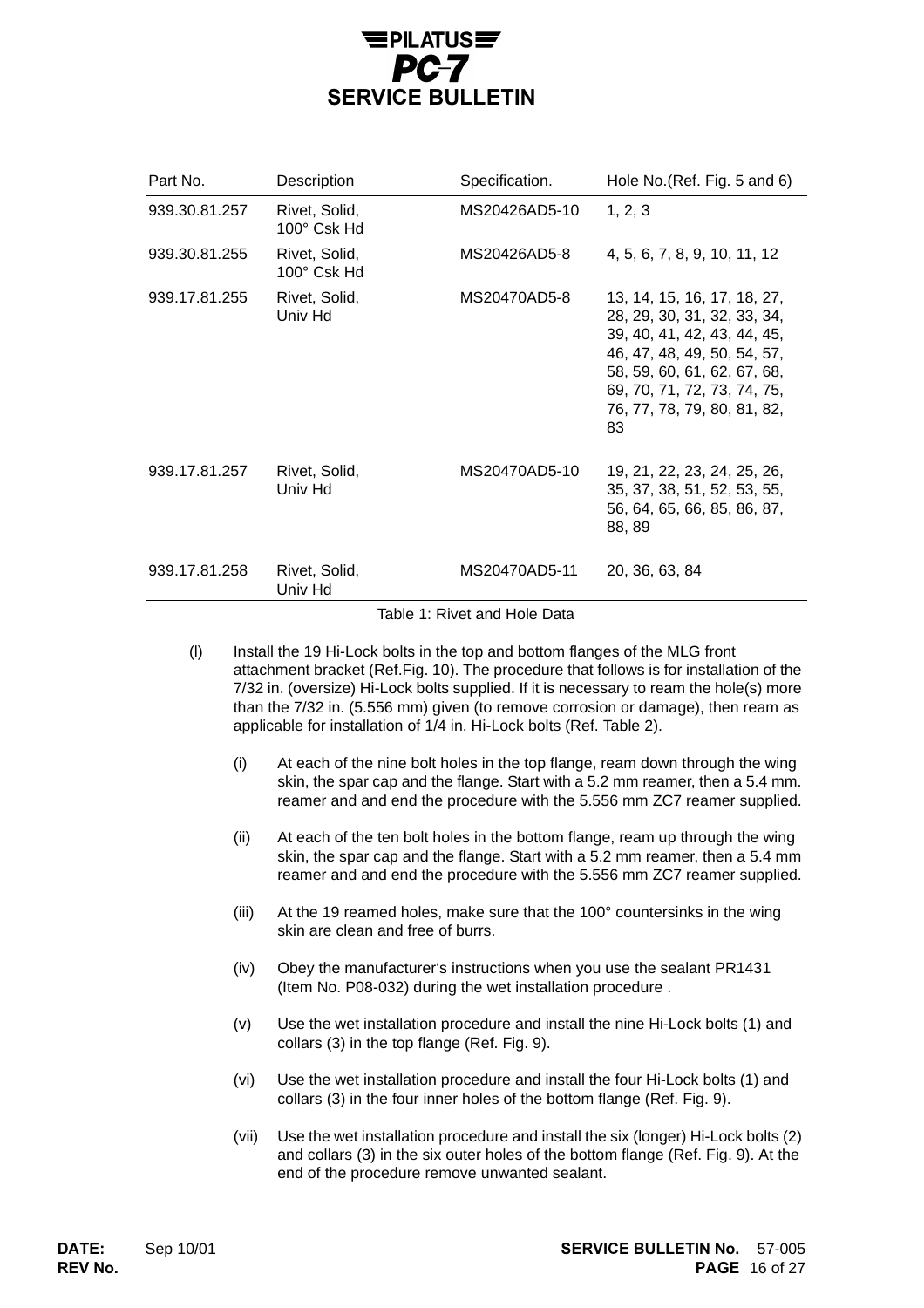## EPILATUS $\equiv$ **SERVICE BULLETIN**

| <b>HOLE DIAMETER</b> |           | ISO LIMITS and FITS (µm) |                      |  |
|----------------------|-----------|--------------------------|----------------------|--|
| 7/32 (0.219) in.     | 5.556 mm  | ZC7                      | $-0.076$<br>$-0.088$ |  |
| $1/4$ (0.250) in.    | $6.35$ mm | ZC <sub>7</sub>          | -0.091<br>$-0.106$   |  |

Table 2: Limits and Fits for Spar Cap Interference-Fit Fasteners

- (6) Repair the surface finish (clean, then apply primer and top coat) as necessary at these locations (Ref. SRM, 51-10-02):
	- inside the fuel collector tank (primer only)
	- at the heads of the 19 Hi-Lok bolts (nine on the top wing surface and ten on the bottom wing surface)
	- on the MLG front attachment bracket (Hi-Lok collars included).
- (7) Repair the sealant in the areas of the items that attach the MLG front attachment bracket to the spar web (Ref. AMM, 28-10-00, Page Block 801, Para. C. Major Repair). The applicable areas are:
	- The rivets, the three nuts and washers (and the ends of the three bolts) and the shim in the fuel collector tank.
	- The area around the nut (and the end of the bolt), washer and shim at the dry side of wing rib 9.
- (8) Make sure that the sealant has had sufficient time to cure and that the fuel collector tank (and the area around the nut, washer and shim at the dry side of wing rib 9) is clean and free of all unwanted material.
- (9) Remove the blanking caps from fuel pipes and connections as applicable.
- (10) Install the delivery jet-pump outlet-pipe (4) which is in the dry area inboard of wing rib 9 (Ref. Fig. 1).
- (11) Install fuel system pipes in the fuel collector tank (Ref. Fig. 1) as follows:
	- (a) Install the fuel tank drain pipe (5).
	- (b) Install the fuel tank vent pipe (3).
	- (c) Install the motive flow supply-pipe (1).
	- (d) Install the booster pump outlet pipe (2) complete with its bonding strap.

#### CAUTION: DO NOT REFUEL THE AIRCRAFT FOR FUEL LEAK AND/OR OPERATIONAL TESTS UNTIL AFTER THE AIRCRAFT IS LOWERED TO THE GROUND.

- (12) Install the LH and/or RH delivery jet pump as applicable (Ref. 28-20-02, Page Block 201).
- (13) Install the LH and/or RH booster pump as applicable (Ref. 28-20-03, Page Block 201), but do not refuel the aircraft or do the booster pump operational test at this time. The instructions to refuel the aircraft and do the test is included in the close up procedure.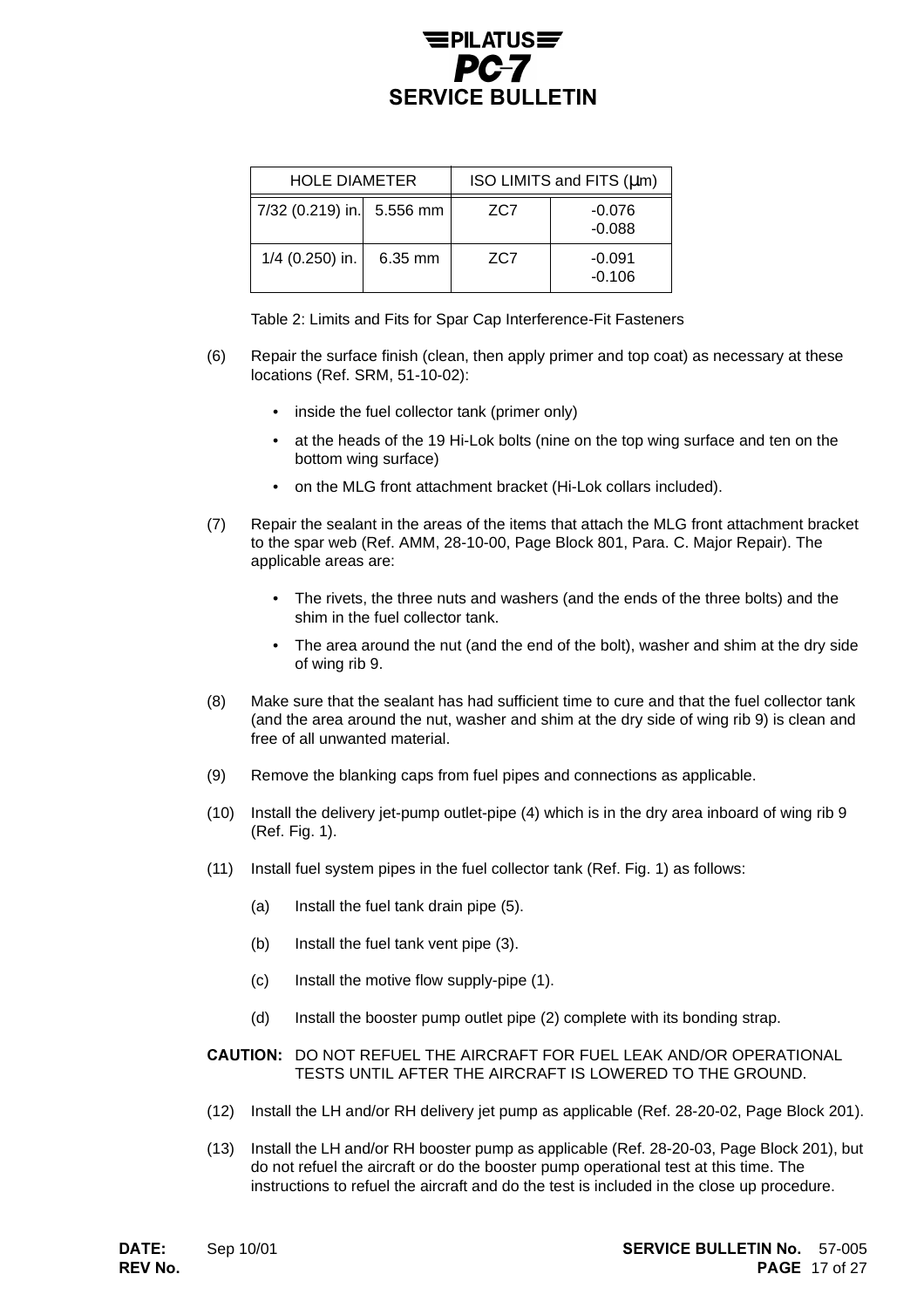

#### E. Close up

- (1) Install access panels LB3, LB4 and 4A, LT1, LT5, LT6, LT7 and/or RB3, RB4 and 4A, RT1, RT5, RT6, RT7 as applicable (Ref. AMM 12-00-00, Page Block 1).
- (2) Install the left and/or right Folding Strut as applicable (Ref. AMM, 32-10-02, Page Block 401).
- (3) Install the left and/or right Main Gear Leg as applicable (Ref. AMM, 32-10-01, Page Block 401).
- (4) Remove the shoring material and lower the aircraft to the ground (Ref. AMM, 07-00-00, Page Block 1).
- (5) Remove the adhesive tape that holds the flap trailing edge to the wing.
- (6) Refuel the aircraft (Ref. AMM, 12-11-28, Page Block 301) and examine for fuel leaks.
- (7) Do an operational test of the LH and/or RH booster pump as applicable (Ref. 28-20-03, Page Block 201).
- (8) Let the aircraft stand for 24 hours, then examine again for fuel leaks.
- (9) Remove all tools and materials and make sure the work area is clean.

### F. Documentation

(1) Make an entry in the Aircraft Logbook that this Service Bulletin has been incorporated.

#### 4. Accomplishment Instructions - Spares

Not applicable.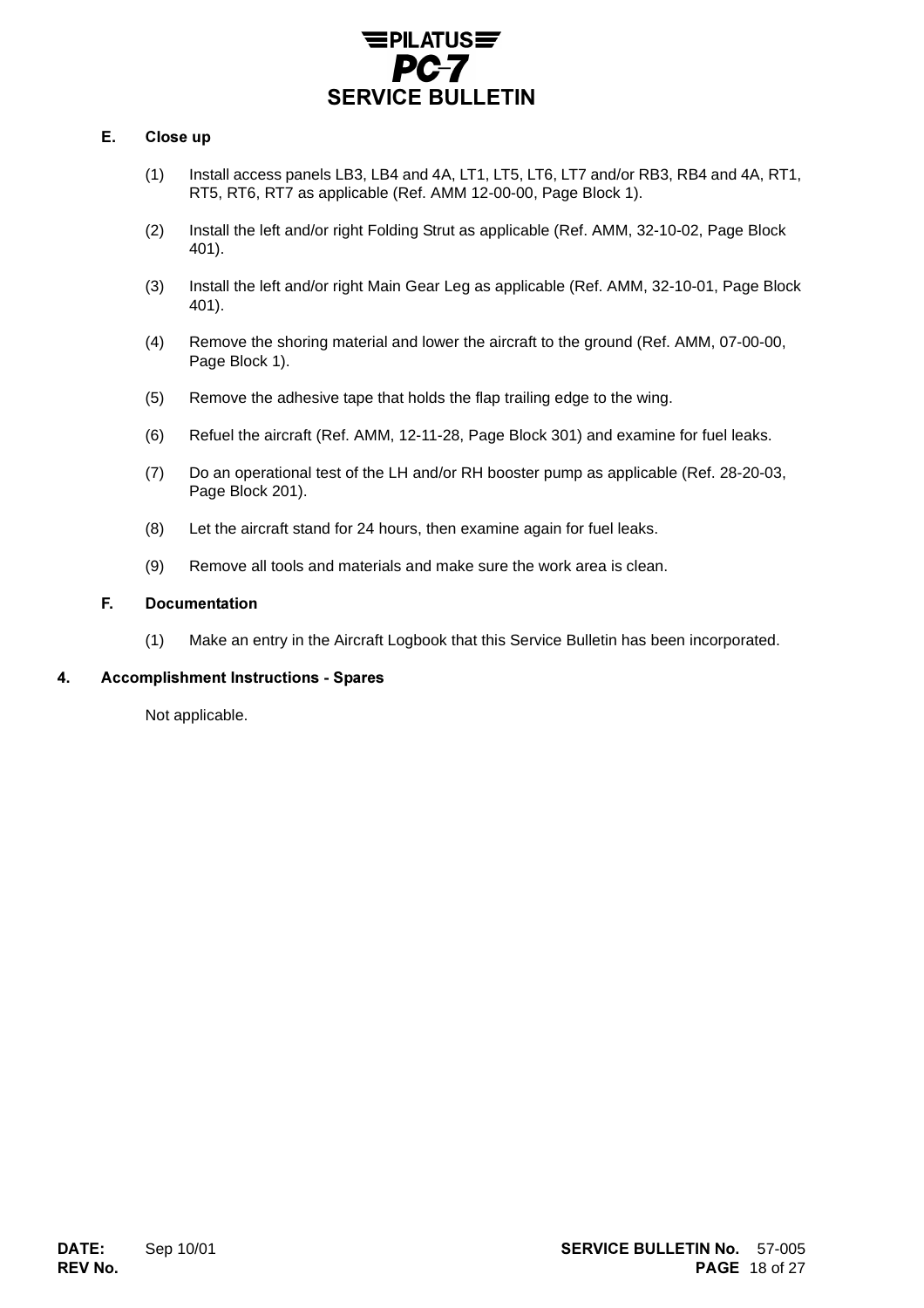

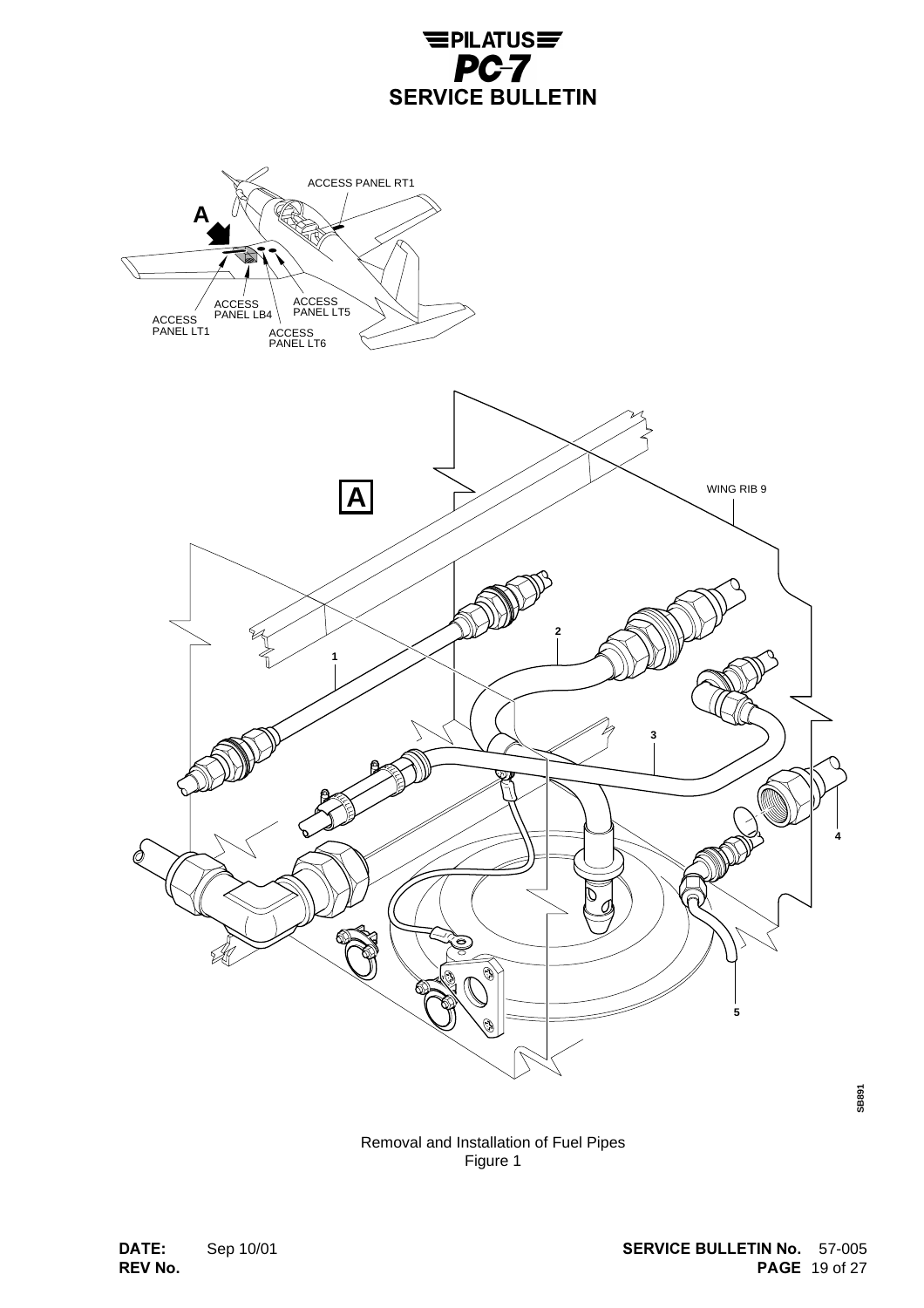



### Assembly and Installation of the MLG Attachment Alignment-Fixture Figure 2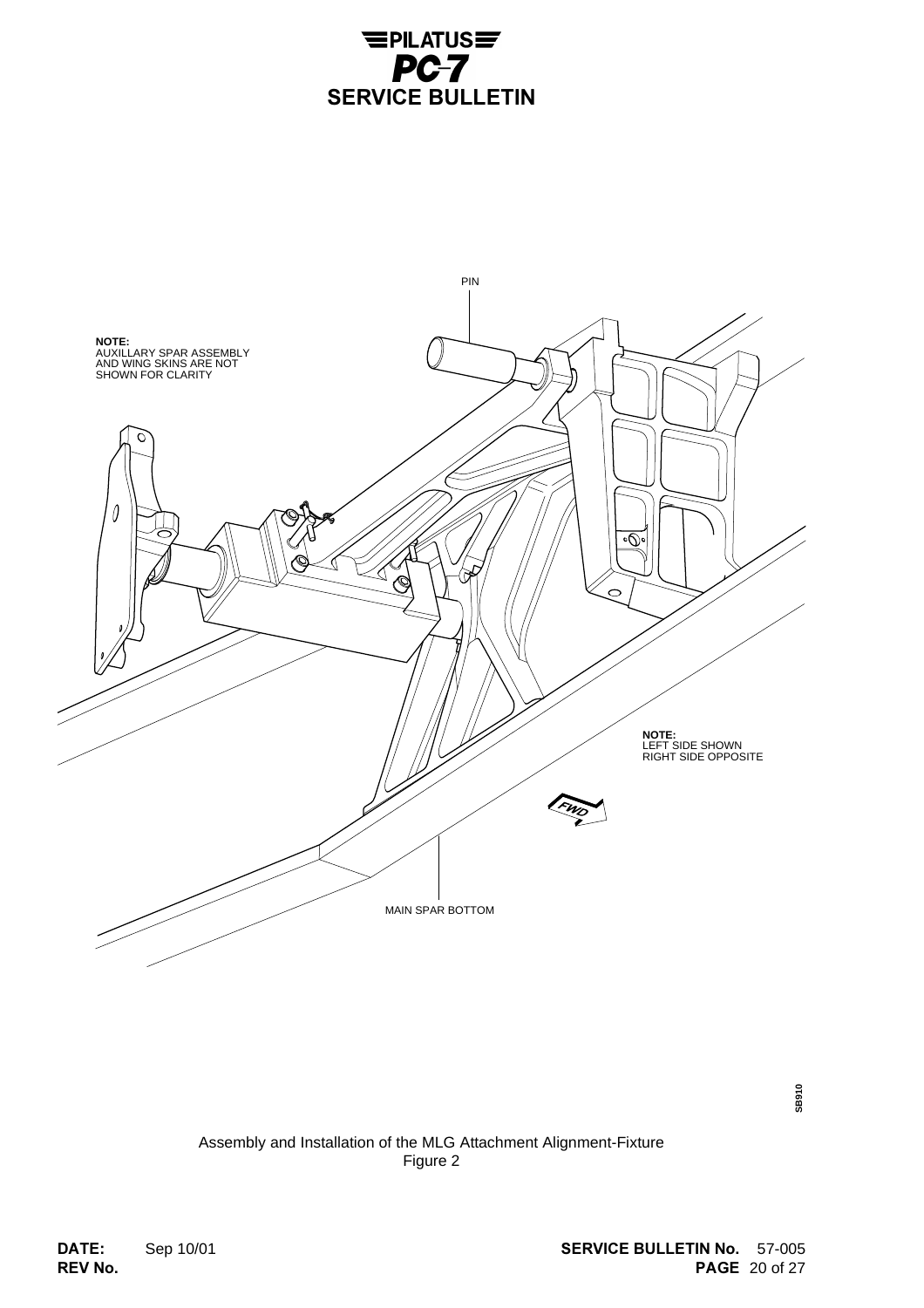





### Removal of the MLG Front Attachment-Bracket Bolts Figure 3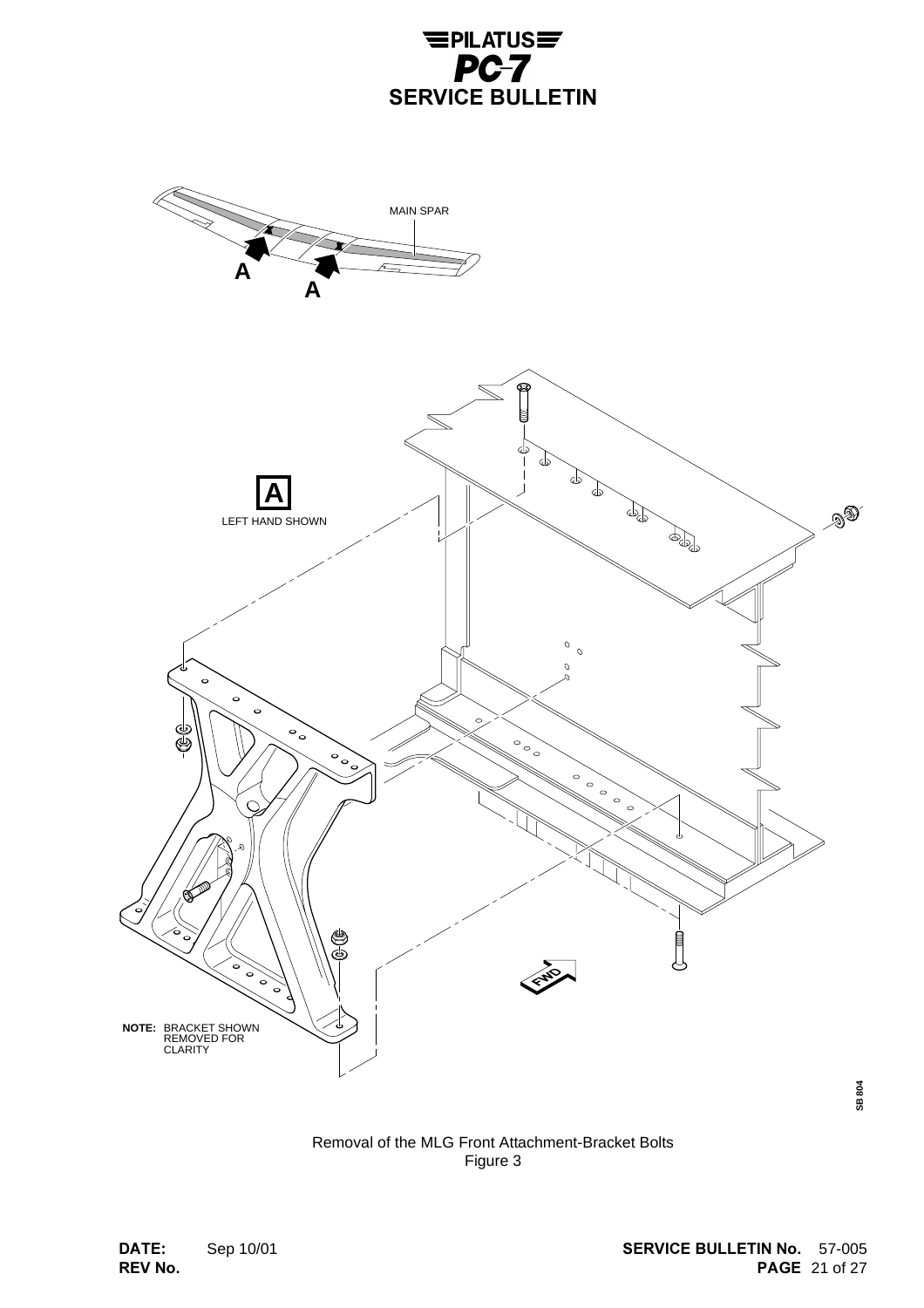



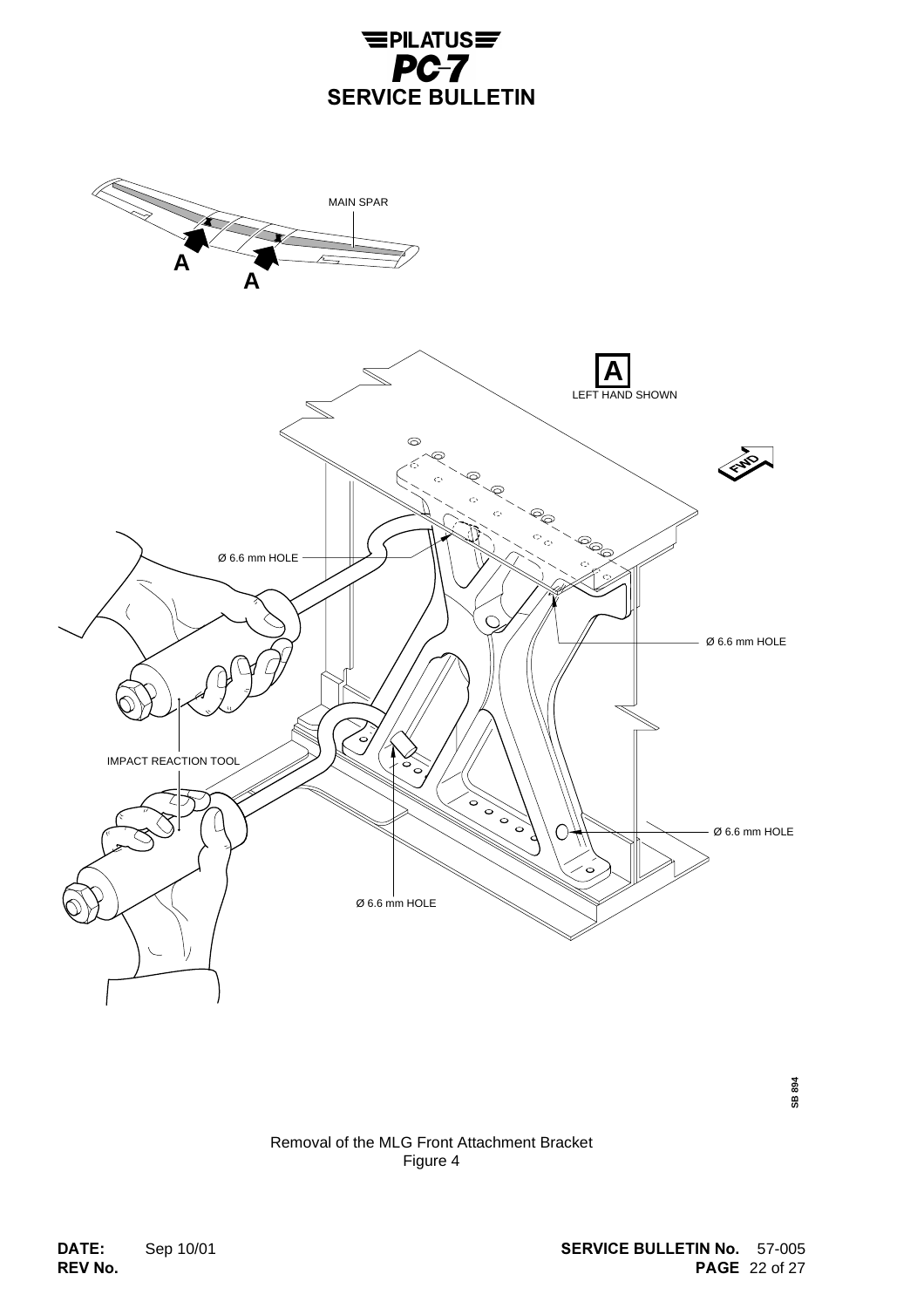

### 1 THRU 89 RIVET HOLES A THRU D BOLT HOLES

**LEFT BRACKET**



#### Left MLG Front Attachment Bracket - Rivet and Bolt Hole Data Figure 5

DATE:<br>REV No. Sep 10/01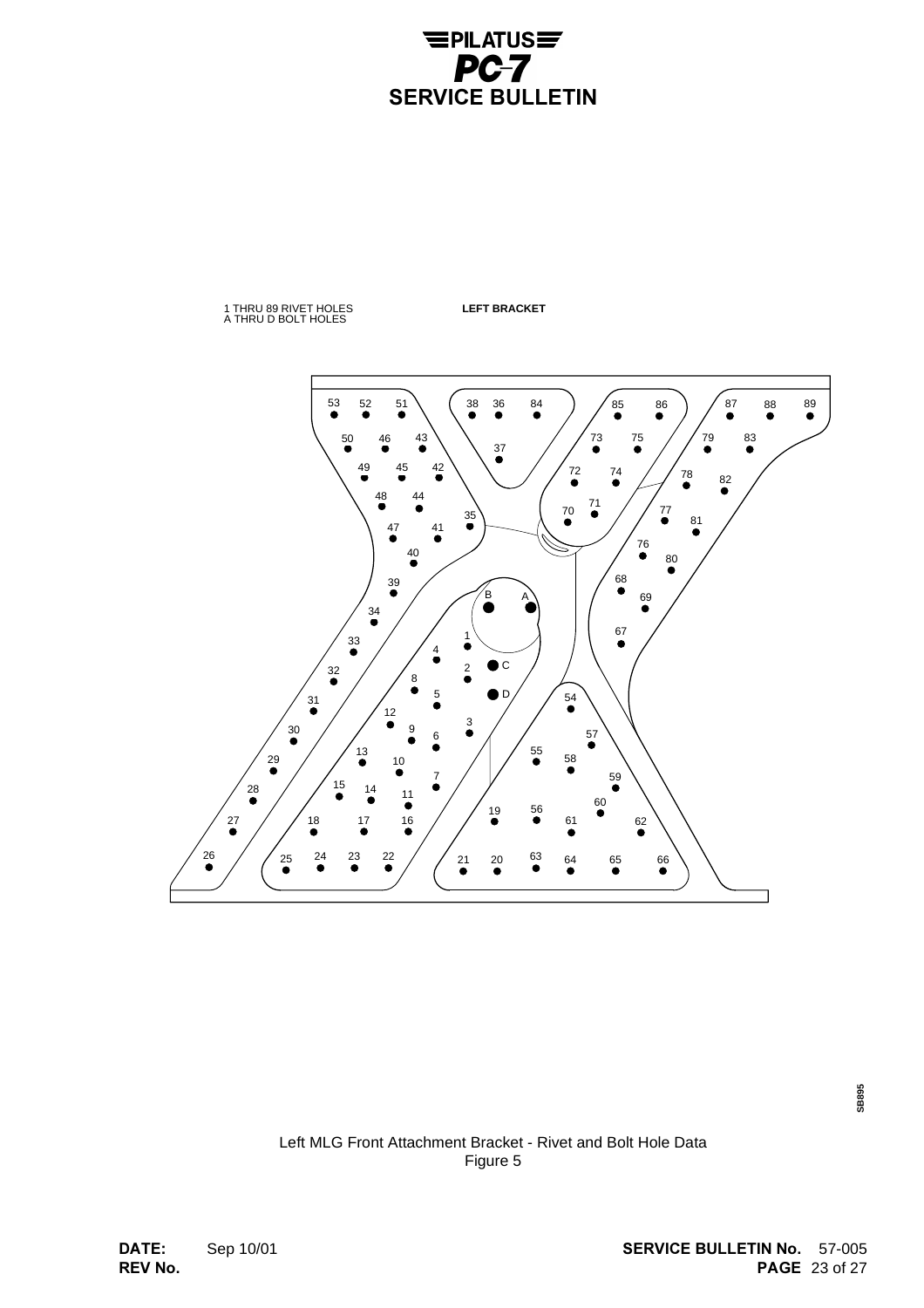### $E$ PILATUS $E$ PC-7 **SERVICE BULLETIN**

1 THRU 89 RIVET HOLES A THRU D BOLT HOLES

**RIGHT BRACKET**



#### Right MLG Front Attachment Bracket - Rivet and Bolt Hole Data Figure 6

**DATE:<br>REV No.** Sep 10/01 

**SERVICE BULLETIN No. 57-005**  -**PAGE** 24 of 27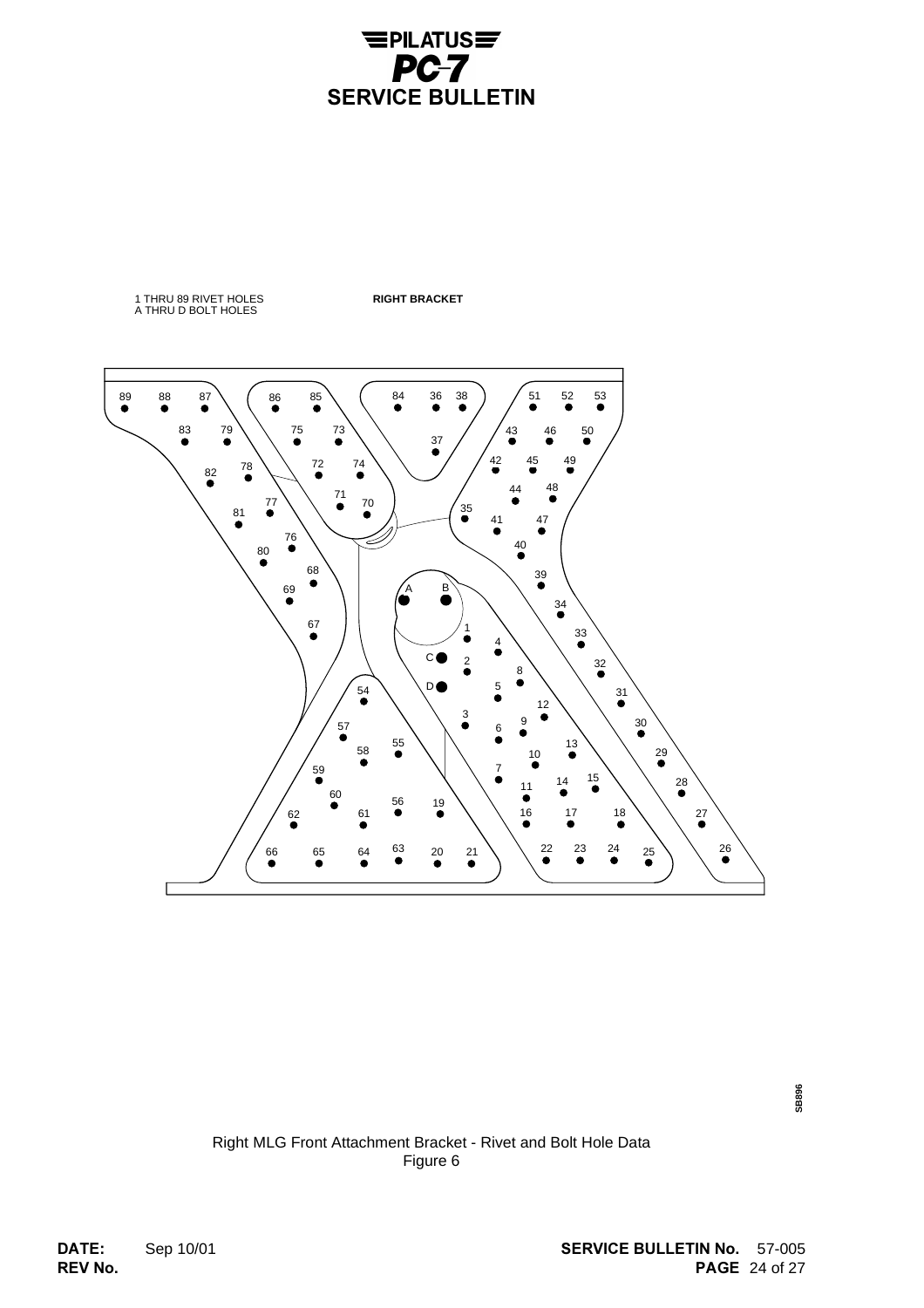



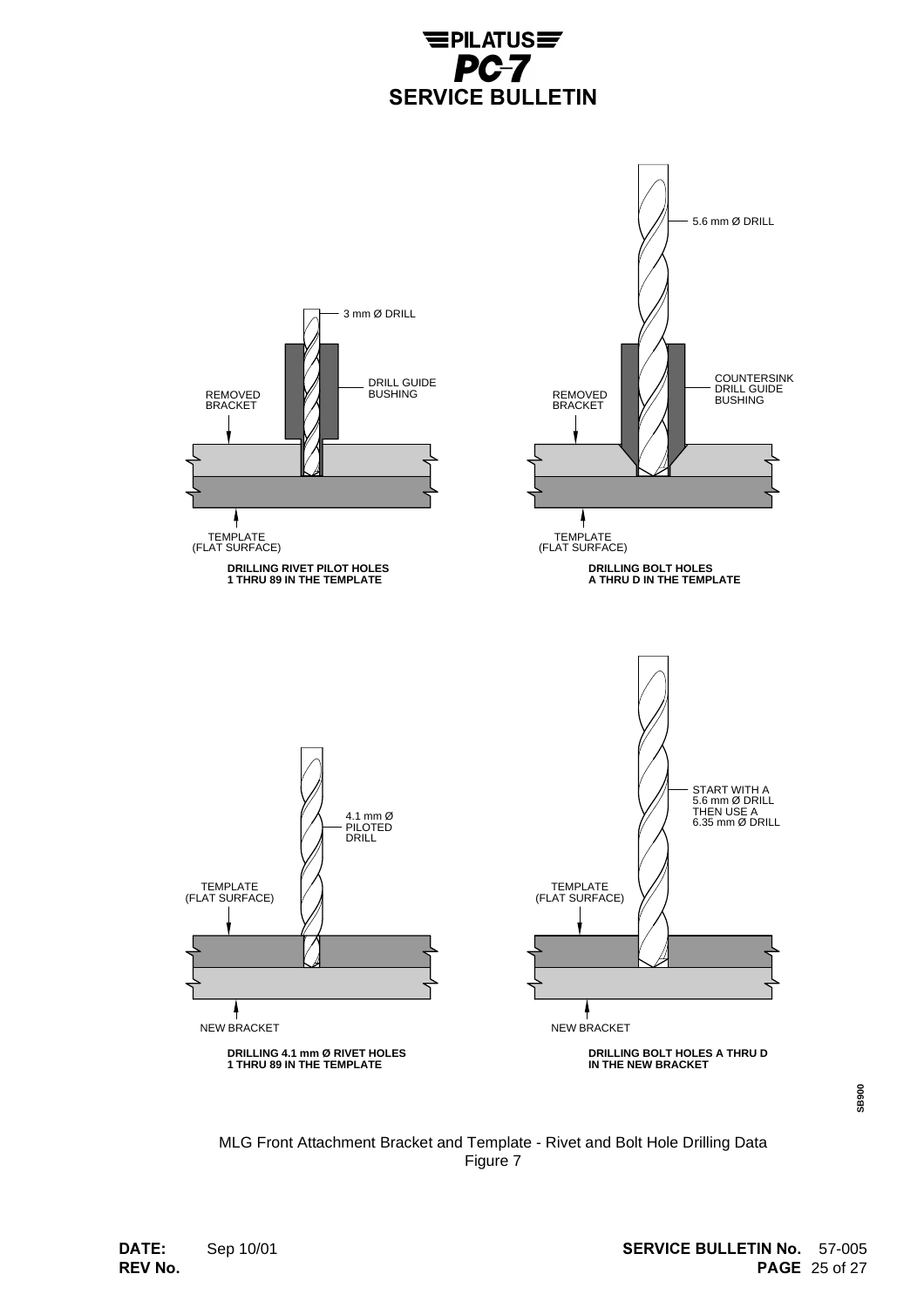